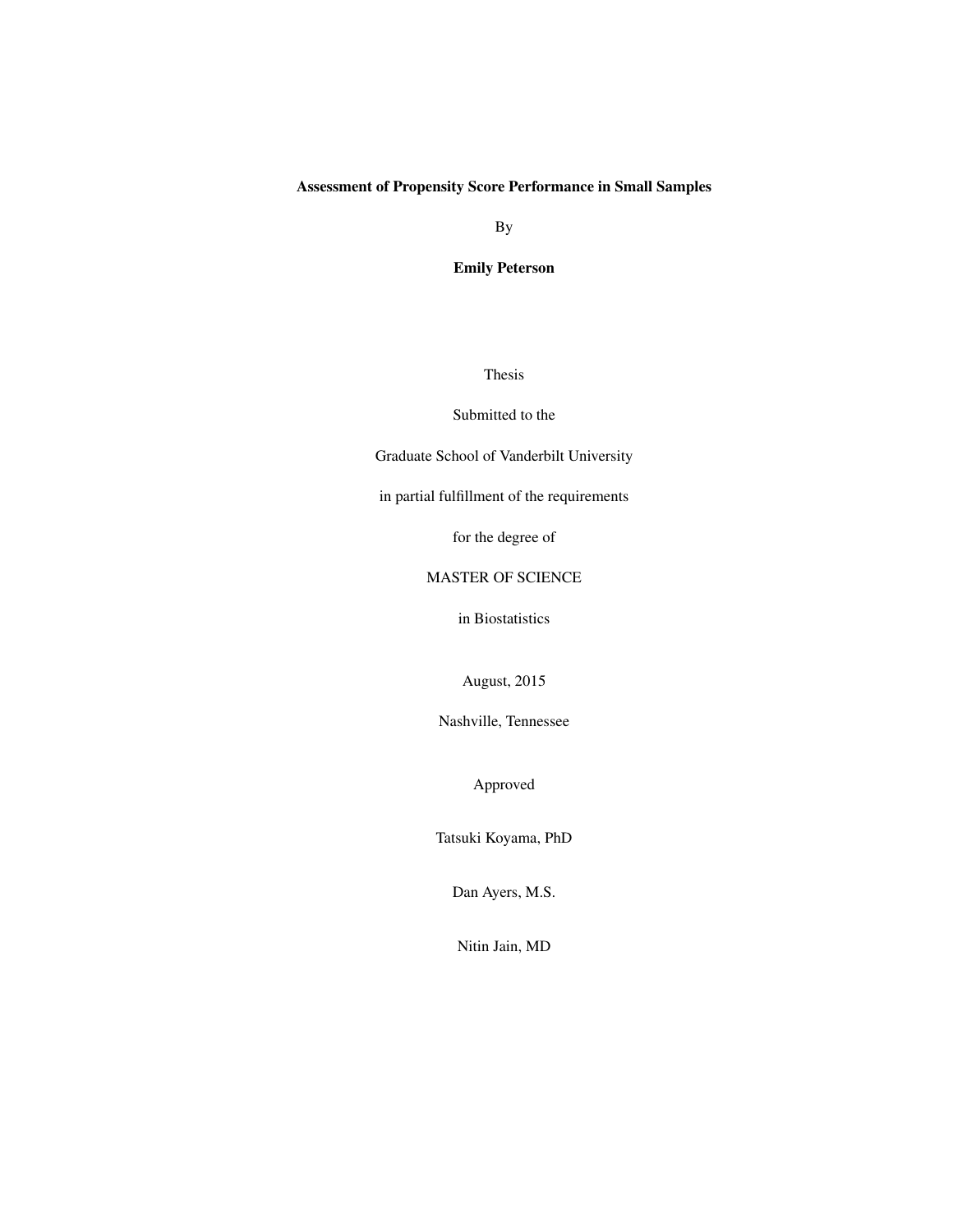# <span id="page-1-0"></span>ACKNOWLEDGEMENTS

This work would not have been possible without the support of the Vanderbilt University School of Medicine, Department of Biostatistics. I am especially indebted to Dr. Tatsuki Koyama, Dan Ayers, and Dr. Nitin Jain, who have supported me through this research and completion of this project.

I am grateful to all of those with whom I have had the pleasure to work during this and other related projects. Each member of my dissertation committee has provided me with extensive personal and professional guidance and taught me a great deal. I would especially like to thank Dr. Koyama, chairman of my committee, for being a great teacher and mentor.

Lastly, I would like to thank my family, whose love, support and guidance are with me in whatever I pursue. They have been inspriation through out my master's program, and will continue to guide me through this next chapter.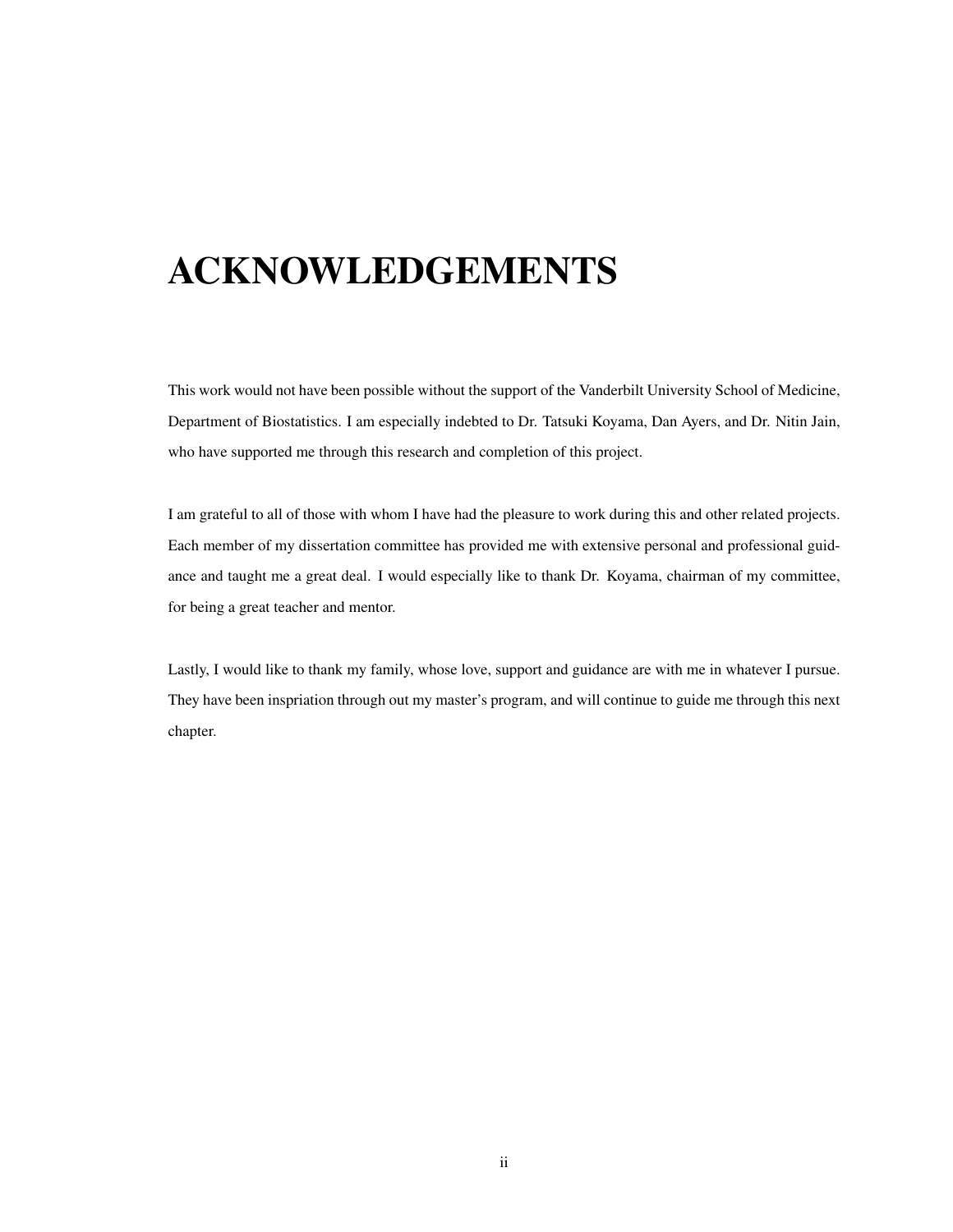# TABLE OF CONTENTS

|              |                                                                                                                                                                                                                                                                                                                                                                                                                                                                              | Page                             |
|--------------|------------------------------------------------------------------------------------------------------------------------------------------------------------------------------------------------------------------------------------------------------------------------------------------------------------------------------------------------------------------------------------------------------------------------------------------------------------------------------|----------------------------------|
|              |                                                                                                                                                                                                                                                                                                                                                                                                                                                                              | <b>ii</b>                        |
|              |                                                                                                                                                                                                                                                                                                                                                                                                                                                                              | iv                               |
|              |                                                                                                                                                                                                                                                                                                                                                                                                                                                                              | $\mathbf{V}$                     |
| 1.           |                                                                                                                                                                                                                                                                                                                                                                                                                                                                              | $\mathbf{1}$                     |
| 2.           |                                                                                                                                                                                                                                                                                                                                                                                                                                                                              | $\boldsymbol{4}$                 |
| 3.           | 3.1.<br>3.2.                                                                                                                                                                                                                                                                                                                                                                                                                                                                 | 6<br>6<br>8                      |
| $\mathbf{4}$ | 4.1.<br>4.2.                                                                                                                                                                                                                                                                                                                                                                                                                                                                 | $\boldsymbol{9}$<br>10<br>11     |
| 5.           |                                                                                                                                                                                                                                                                                                                                                                                                                                                                              | 13                               |
| 6.           |                                                                                                                                                                                                                                                                                                                                                                                                                                                                              | 15                               |
| 7.           |                                                                                                                                                                                                                                                                                                                                                                                                                                                                              | 18                               |
| 8.           | Treatment and Outcome associated with the same baseline covariates<br>8.1.<br>8.2.<br>Treatment and Outcome with no baseline covariates in common<br>Main effects associated with SPADI are a subset of main effects associated with treatment<br>8.3.<br>8.4.<br>Main effects associated with treatment are a subset of main effects associated with outcome<br>8.5.<br>Mixed main effects for both treatment and outcome $\dots \dots \dots \dots \dots \dots \dots \dots$ | 22<br>22<br>24<br>26<br>28<br>30 |
| 9.           |                                                                                                                                                                                                                                                                                                                                                                                                                                                                              | 32                               |
|              |                                                                                                                                                                                                                                                                                                                                                                                                                                                                              | 34                               |
|              | <b>BIBLIOGRAPHY</b>                                                                                                                                                                                                                                                                                                                                                                                                                                                          | 35                               |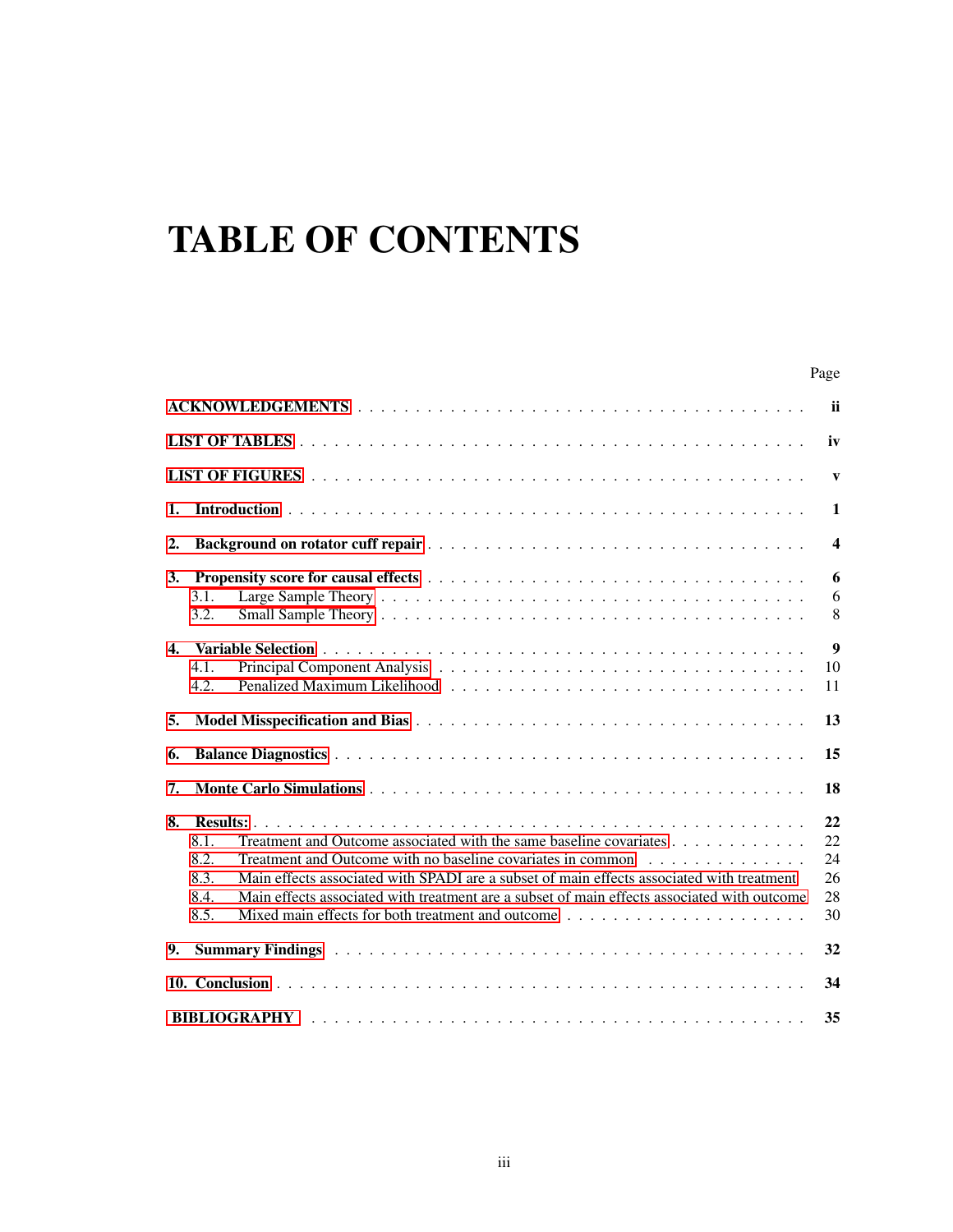# <span id="page-3-0"></span>LIST OF TABLES

## Table **Page** [9..1 Propensity Score Performance for the Null Treatment Effect](#page-36-1) . . . . . . . . . . . . . . . . . 32 [9..2 Propensity Score Performance For the non-null treatment Effect](#page-36-2) . . . . . . . . . . . . . . . 32 [9..3 Propensity Score Performance for the Mixed Treatment Effect](#page-37-0) . . . . . . . . . . . . . . . . 33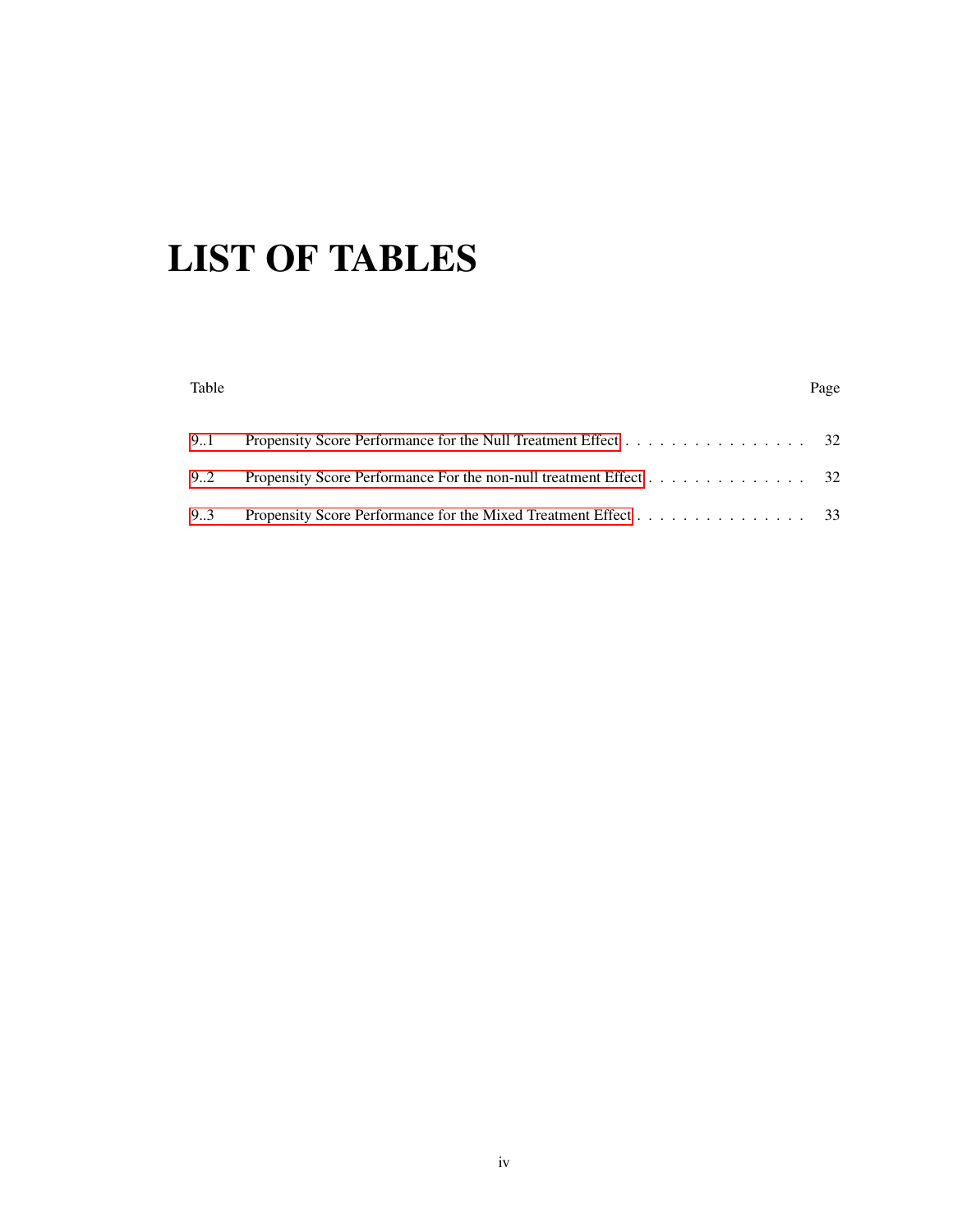# <span id="page-4-0"></span>LIST OF FIGURES

| Figure |                                                                                                  | Page |
|--------|--------------------------------------------------------------------------------------------------|------|
| 6.1    | Distribution of the propensity score in treated and untreated subjects $\dots \dots \dots \dots$ |      |
| 7.1    | Distribution of the propensity score in surgery vs. physical therapy patients $\dots \dots$ 21   |      |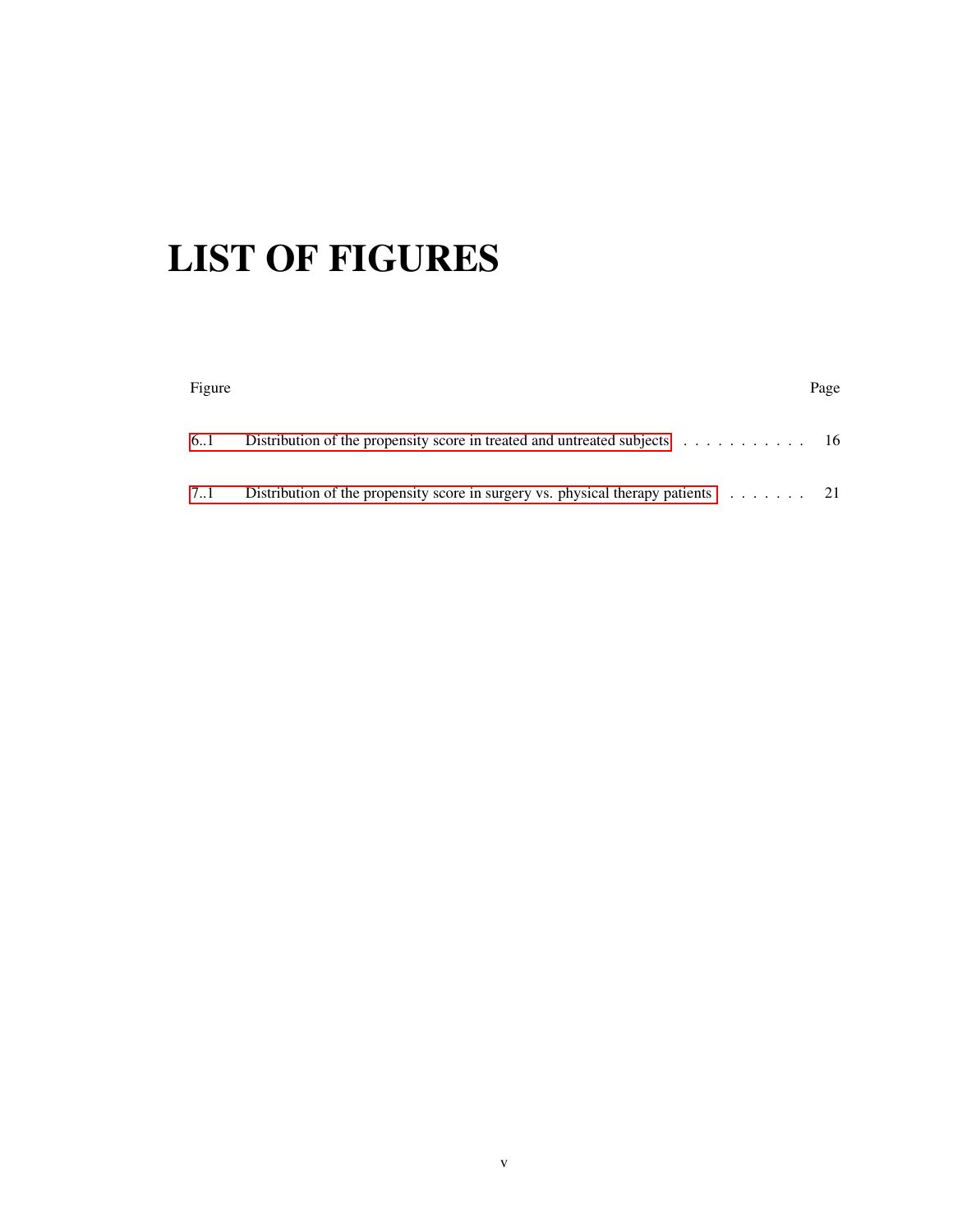### <span id="page-5-0"></span>Chapter 1.

## Introduction

In observational studies, balance of baseline characteristics by randomization is not possible due to treatment selection, which is determined by subject characteristics. This is the case with rotator cuff tear therapies that include physical therapy or surgical treatments. Patient characteristics such as age, size of tear, gender, and amount of fatty deposits determine whether a patient will receive surgical treatment for their rotator cuff tear. As a result, baseline characteristics of surgery patients differ systematically from those patients that are assigned physcal therapy alone. In this case, one must account for these systematic differences in baseline characteristics between surgical and non-surgical subjects to remove any bias that is caused by these systematic differences. Historically, researchers have used regression adjustment of baseline covariates to account for differences between subjects that are treated with one intervention over another. However, propensity score models are being increasingly used to reduce the impact of treatment-selection bias and account for the systematic differences between treatment groups. The propensity score is defined as a subject's probability of receiving a specific-treatment which is conditioned on the observed baseline covariates. One question that may arise is if there is any gain in using propensity score rather that performing a regression with all covariates used to estimate the propensity score also include in the regression model. Rosenbaum and Rubin(1993) showed that covariate adjusted univariate regression yielded similar results to the multivariate regression when the variables included in the propensity score model were the same as those variables included in the multivariate regression. Therefore, the benefit of the use of propensity scores is one does not need to be concerned with choosing a subset of baseline covariates to be included in a regression analysis on outcome. Several methods exist that use propensity to balance differences in baseline covariates. Matching is a common method whereby control subjects are matched to treated subjects based on propensity scores. Stratification or subclassification consists of grouping subjects into strata defined by observed baseline covariates, then treated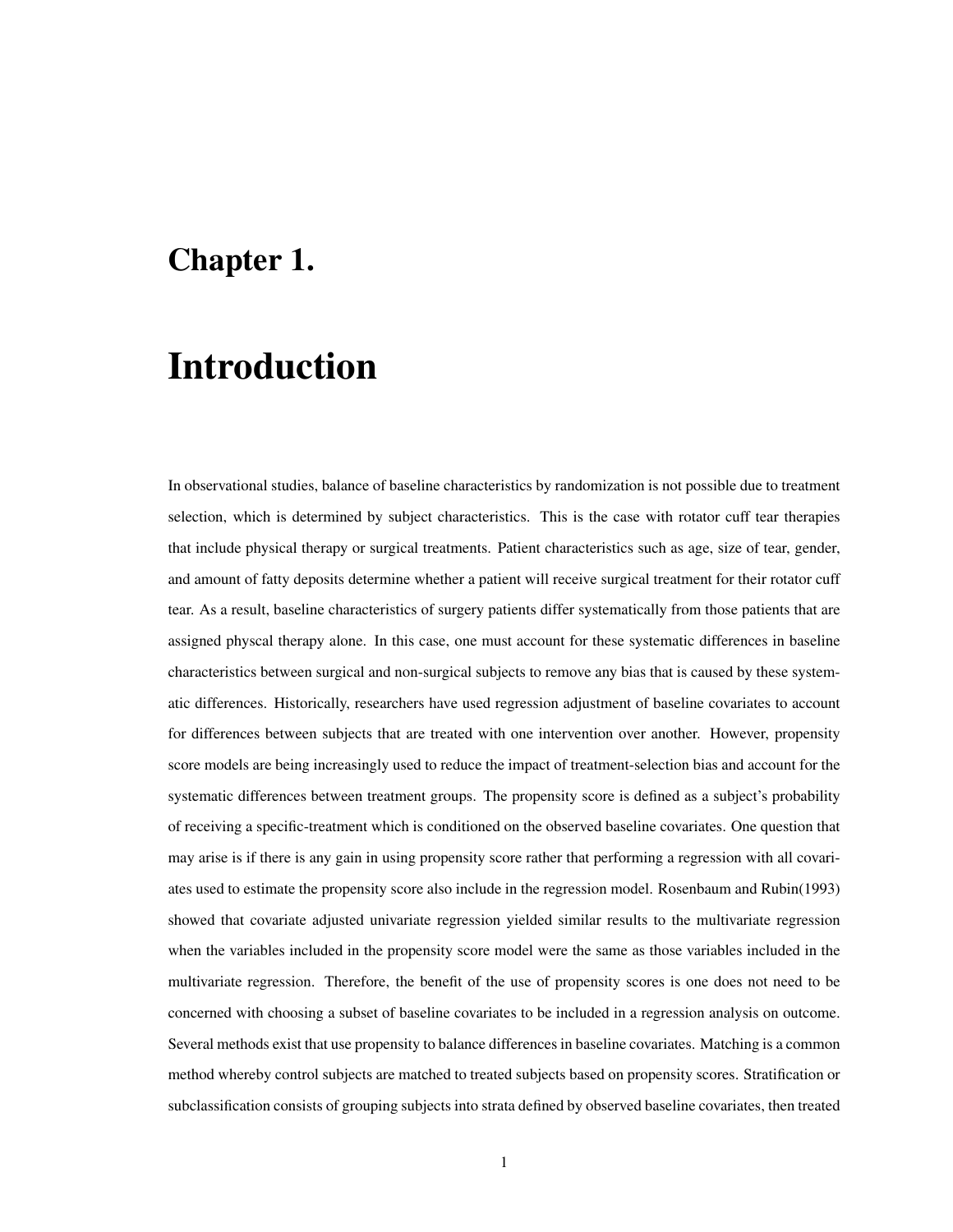and control subjects within the same strata are compared. Lastly, covariate adjustment regresses the outcome on an indicator variable for treatment and propensity score, which is the more common method for balancing baseline covariates. By this method, the effect of treatment is compared between treated and untreated groups with the same propensity score.<sup>[9]</sup> However, a disadvantage of covariate adjustment, as Rubin (1997) notes, is this method may be more sensitive to whether propensity score has been accurately estimated.[1][4][5][6]

Propensity scores are calculated using a logistic regression of treatment status on selected baseline variables. However, there has been little research on variable selection when confronted with the restriction of a small sample size. Variables to include in the propensity score model, are therefore, defined by their relationship with the outcome and by their relationship with the treatment. Variables can be categorized into four groups based on these two relationships: 1. true confounders are defined as variables that are strongly associated with both treatment and outcome, 2. variables that are only strongly associated with treatment, 3. variables that are only stronly associated with outcome, and lastly 4. variables that are strongly associated with neither.[5][6] The ideal method of model specification is driven by subject matter understanding and a detailed knowledge of how treatment is assigned. However, including variables only related to exposure(treatment), but that are not related to outcome, decreases the efficiency of an exposure effect according to Rubin (1997).[15] Brookhart et al. (2006) showed that there is a decrease in accuracy of estimated exposure effect and no decrease in bias when variables related to exposure and unrelated to outcome are included in the propensity score model. Therefore, including variables that are only related to treatment can be detrmimental. Other researchers have advocated for including baseline covaraites that are related to both treatment and outcome.[11] However, with the restriction of smaller sample sizes, including all baseline covariates related to treatment or outcome may not be plausible, therefore, it is necessary to determine a propensity score model that can be used in experiments that have smaller sample size restrictions. In addition, there has been no suggestion of a model that does not assume prior matter knowledge. In this case, if there is potential for variables to be incorrectly selected, this could add significant bias to estimated exposure effects.

The questions that remain to be answered from the previously mentioned studies are: How effective are these variable selection methods in small samples when modeling propensity scores? and what alternative is there if we cannot assume prior knowlegde of variable associations to outcome? To answer these questions, this study used a monte carlo simulation method where we assessed four propensity score models that included data reduction mechanisms to select a small set of baseline covariates. We assessed the performance of these methods using a sample size of  $n = 40$  from data collected on rotator cuff repair among patients with diagnosed rotator cuff repairs.

The objectives of this study are as follows: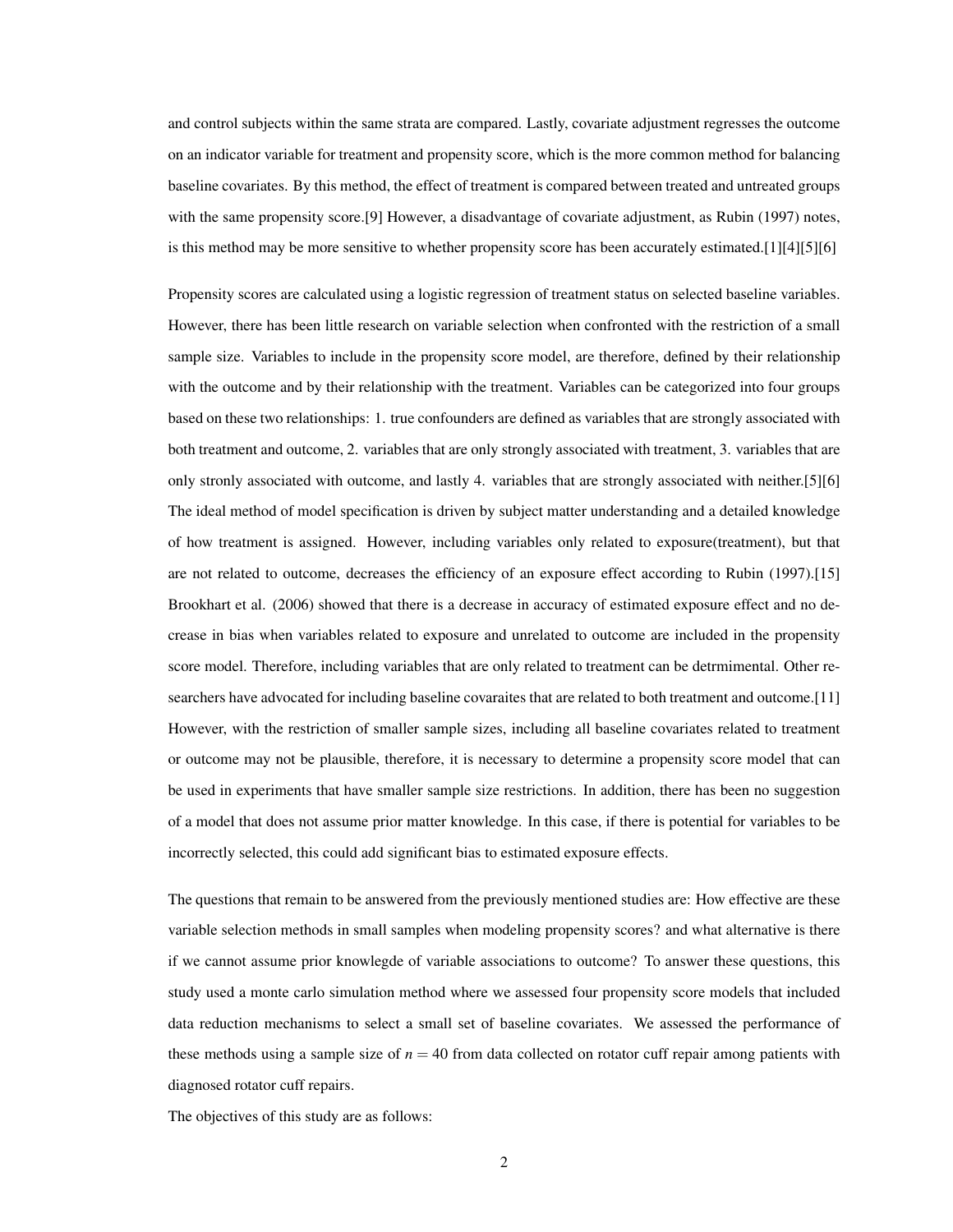1. To assess performance of four propensity score models that use data reduction techniques to allow for inclusion of all baseline covariates.

2. To investigate the amount of false treatment effects caused when clinical knowlegde or prior assumptions of baseline variable association to outcome is incorrect.

3. To find a useful method of using propensity score in small samples and when prior knowlegde is not assumed.

Therefore,to assess the performance of different methods of variable selection in propensity score modeling when no definite prior knowledge i lacking, we used four different propensity score models. The first propensity score model includes 3 main effects, that we have pre-determined to be significantly related to outcome, and the first principal component. The second propensity score model includes 3 main effects, that we have pre-determined not to be significantly related to the outcome, and the first principal component. In doing this we can determine the bias that is a result of misspecifying the covariates to be included in the propensity score model when the number of covariates is restricted by sample size. Thirdly, we developed a propensity score model that includes the first four principal components, which accounts for total variance explained by four principal components when combining multiple variables. Lastly, we compared the previous three models to a propensity score model with maximum likelihood penalization. In this case, all covariates may be included in the model where the effects of each covariate are scaled to prevent the model from over-fitting. To compare performances of propensity score models, we calculated the type I error and power from each propensity score model out of  $n = 1000$  simulations. From these comparisons, we were able to determine which propensity score model resulted in the least amount of false or incorrect treatment effects out of the 1,000 repetitions.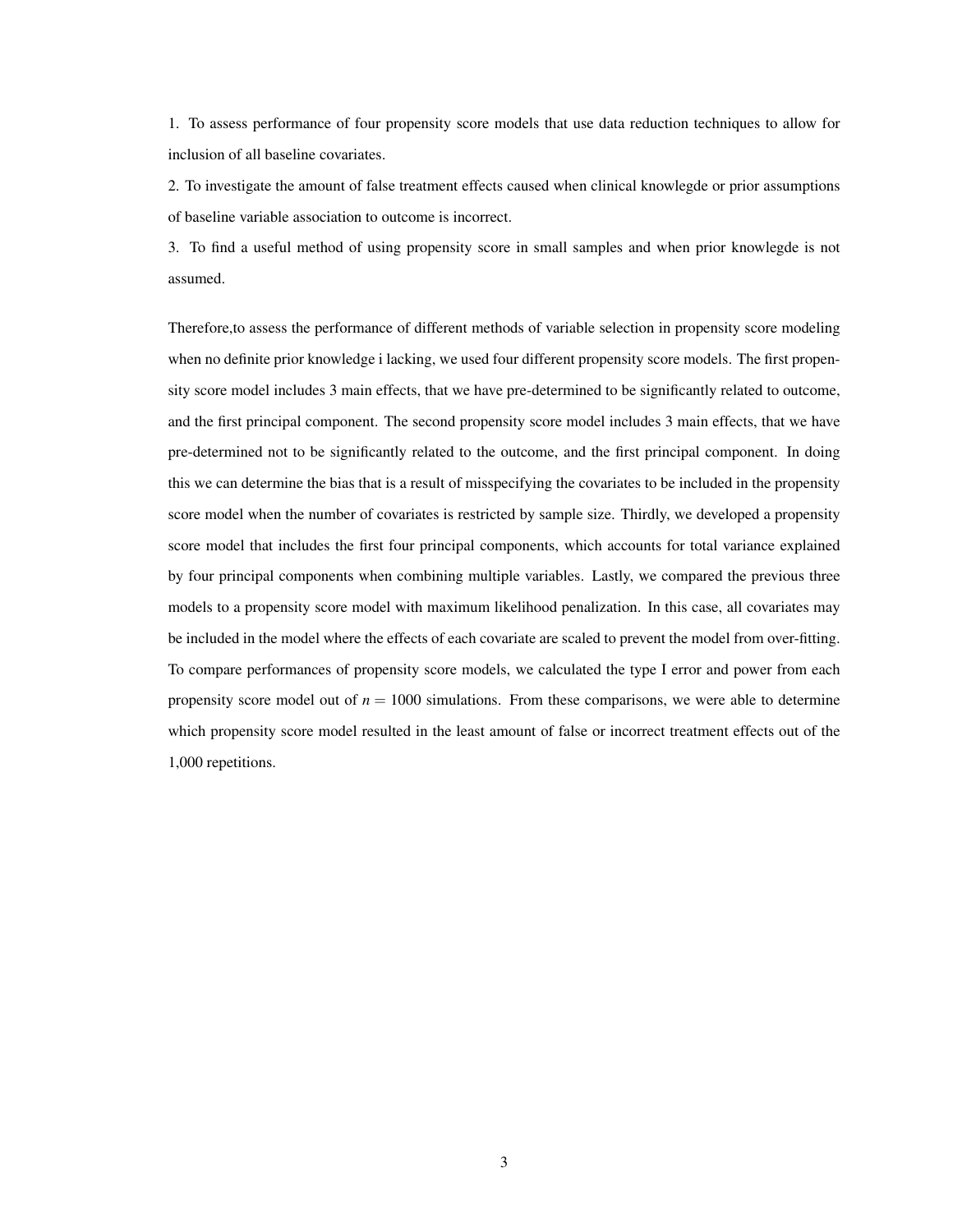### <span id="page-8-0"></span>Chapter 2.

## Background on rotator cuff repair

Rotator cuff tears account for 4.5 million physician visits and 75,000 surgeries annually. They are the leading cause of shoulder pain and disability. Most rotator cuff tears are degenerative and occur in older adults. Shoulder pain is responsible for 16 percent of all musculoskeletal complaints and has an incidence of 15 cases per 1,000 patients seen in primary care. Rotator cuff tear is the cause in 70 percent of all patients presenting with shoulder pain. Rotator cuff tears are treated by either non-operative treatment, which consists of rehabilitation therapies such as muscle strengthening, range of motion, and stretching and flexibility, or using a surgical open approach, arthoscopic assisted techinique, or as an arthroscopy only procedure.[17][18] Baseline characteristics of age, gender, number of tears, degree of fatty degeneration, size of tear, BMI, height, symptom duration, smoking status and cause of injury are some of the baseline covariates that determine whether a patient is assigned to non-surgical therapy or surgical treatment. The outcome being measured to assess shoulder and upper extremity function and disability is the Shoulder Pain and Disability Index (SPADI), which is measured for patients undergoing rehabilitation post surgery and for non-operative patients to assess their shoulder pain and mobility.\*citewilliams\*citemacdermid This project is a subsequent analysis to the current The Rotator Cuff Outcomes Workgroup (ROW) cohort study being performed by Vanderbilt University Medical Center Orthopaedics Department, headed by Dr. Jain Nitin, MD. The ROW cohort study recruited 387 patients who may or may not have had confirmed rotator cuff tears, of the 387 patients enrolled in the study, 164 patients with rotator cuff tears were followed for a period of 3 years, and were assigned to either non-operative rehabilitation or surgical intervention by the orthopaedic medical staff. Follow-up standardized questionnaires were completed at 3, 6, 12, 18, 24, and 36 months. The standardized questionnaires included SPADI as well as other pain and mobility self-administered surveys. For the purposes of this study, SPADI values measured at 1 year was considered the outcome variable that measured patient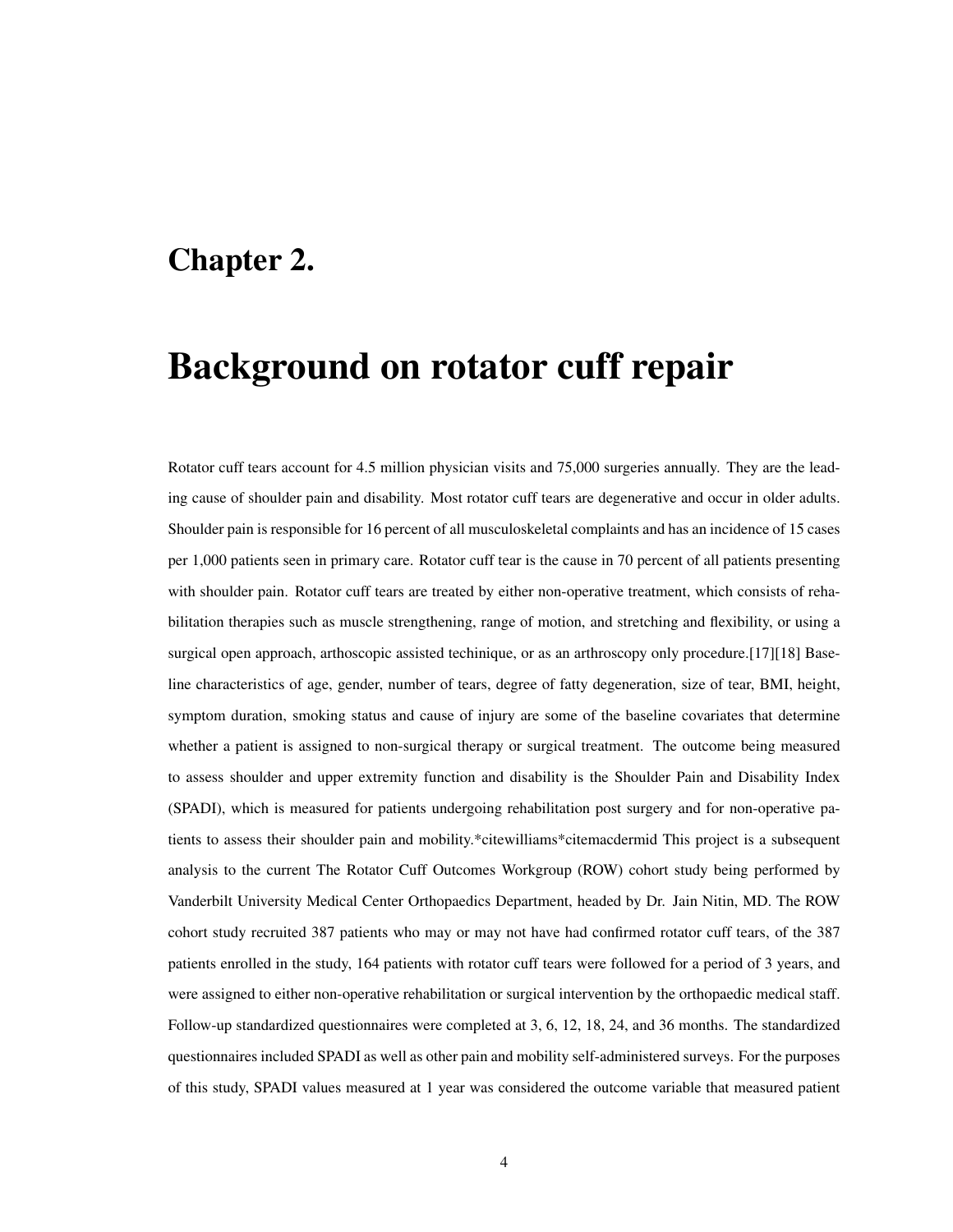progress associated with both interventions. Previous studies on rotator cuff repair outcomes used propensity scores to adjust for differences in baseline covariates between treatment groups, such as the study conducted by Joo Han et al. (2011). In a study of rotator cuff repair outcomes in patients with large-to-massive tear with pseudoparalysis, Joo Han et al. (2011), propensity score matching (1-to-1) was performed between pseudoparalytic ( $n = 35$ ) and nonpseudoparalytic groups ( $n = 160$ ). Variables that were used to match patients included age, gender, dominance, onset period, aggravation period, number of tendons involved, retraction, operation method, rows of repair, number of anchors, and fatty degeneration. Outcomes that were assessed to indicate repair were the American Shoulder and Elbow Surgeons survey (ASES) and UCLA shoulder rating score. The results showed that range of motion was improved in both groups after rotator cuff repair. All functional outcome scores had significantly improved by final follow-up (12 months from baseline) compared to their preoperative values. ASES and UCLA scores were significantly lower in the pesudoparalytic group. However, at the final followup, there was not a significant difference in functional measures between groups. [19]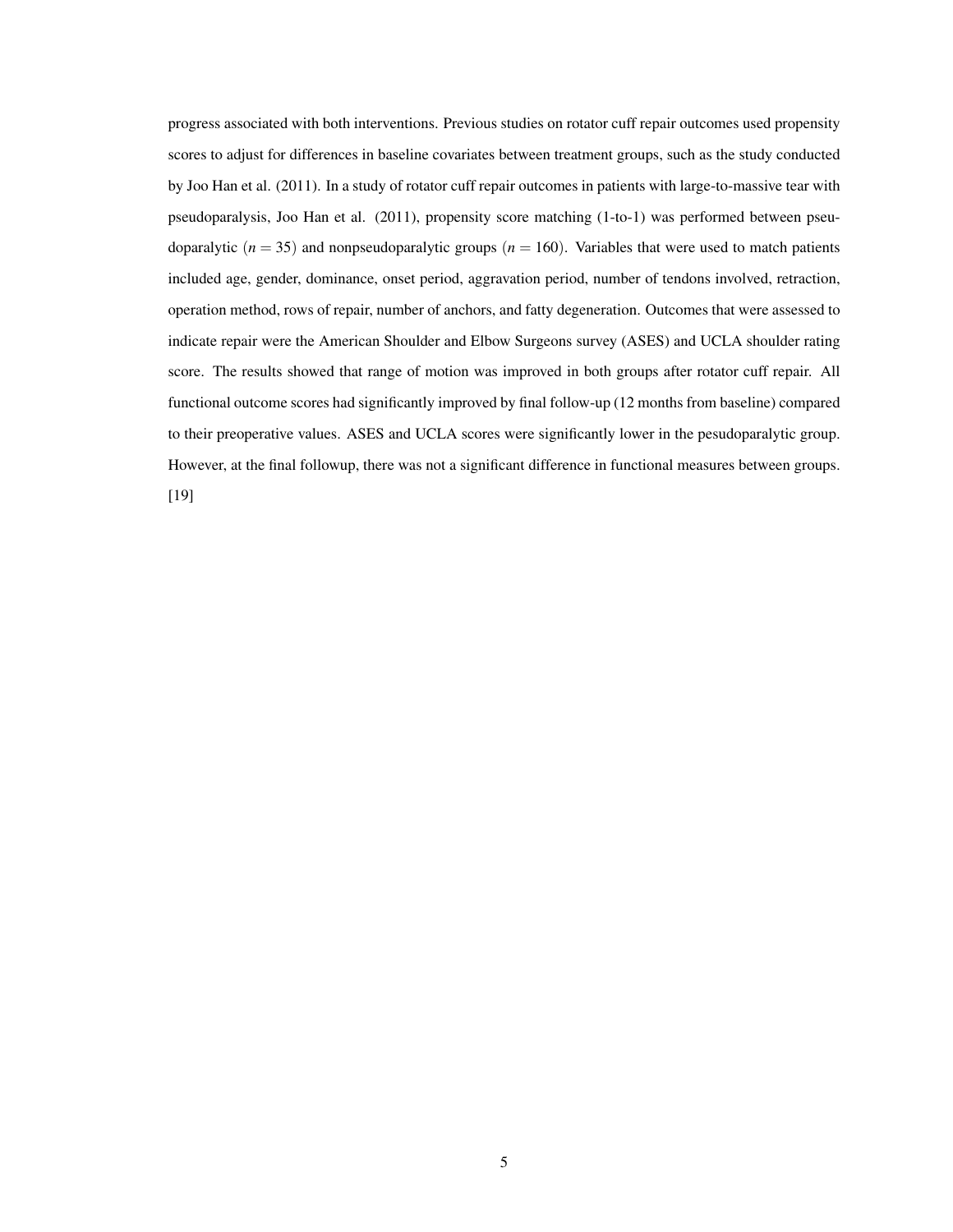### <span id="page-10-0"></span>Chapter 3.

## Propensity score for causal effects

The propensity score is the conditional probability of assignment to a particular treatment given a vector of observed baseline covariates. Rubin and Rosenbaum (1983) stated that both large and small sample theory show that adjustment for scalar propensity score is sufficient to remove bias due to all observed covariates between subjects assigned to respective treatments. The propensity score is used in nonrandomized experiments such that direct comparison may be made also accounting for systematic differences between treatment groups. Therefore, the propensity score can be considered a balancing score  $b(x)$ , which is a function of the observed covariates *x* such that the conditional distribution of *x* given  $b(x)$  is the same for both treated and control groups.[13]

Let the conditional probability of assignment to treatment one, given the covariates, be denoted by  $e(x)$  =  $pr(z = 1|x)$ .

where  $x_i$  represents baseline covariate values,  $z_i$  is the indicator variable for treatment assignment,  $e(x)$  is the expected probability that a subject is assigned to treatment, and *N* is the total number of subjects. It is assumed  $pr(z_1...z_n|x_1...x_n) = \prod_{i=1}^{N} e(x_i)^{z_i} (1 - e(x_i))^{1 - z_i}$ .

#### <span id="page-10-1"></span>3.1. Large Sample Theory

Theorem 1: Treatment assignment and the observed covariates are conditionally indepdent given the propensity score.

$$
x \perp z | e(x)
$$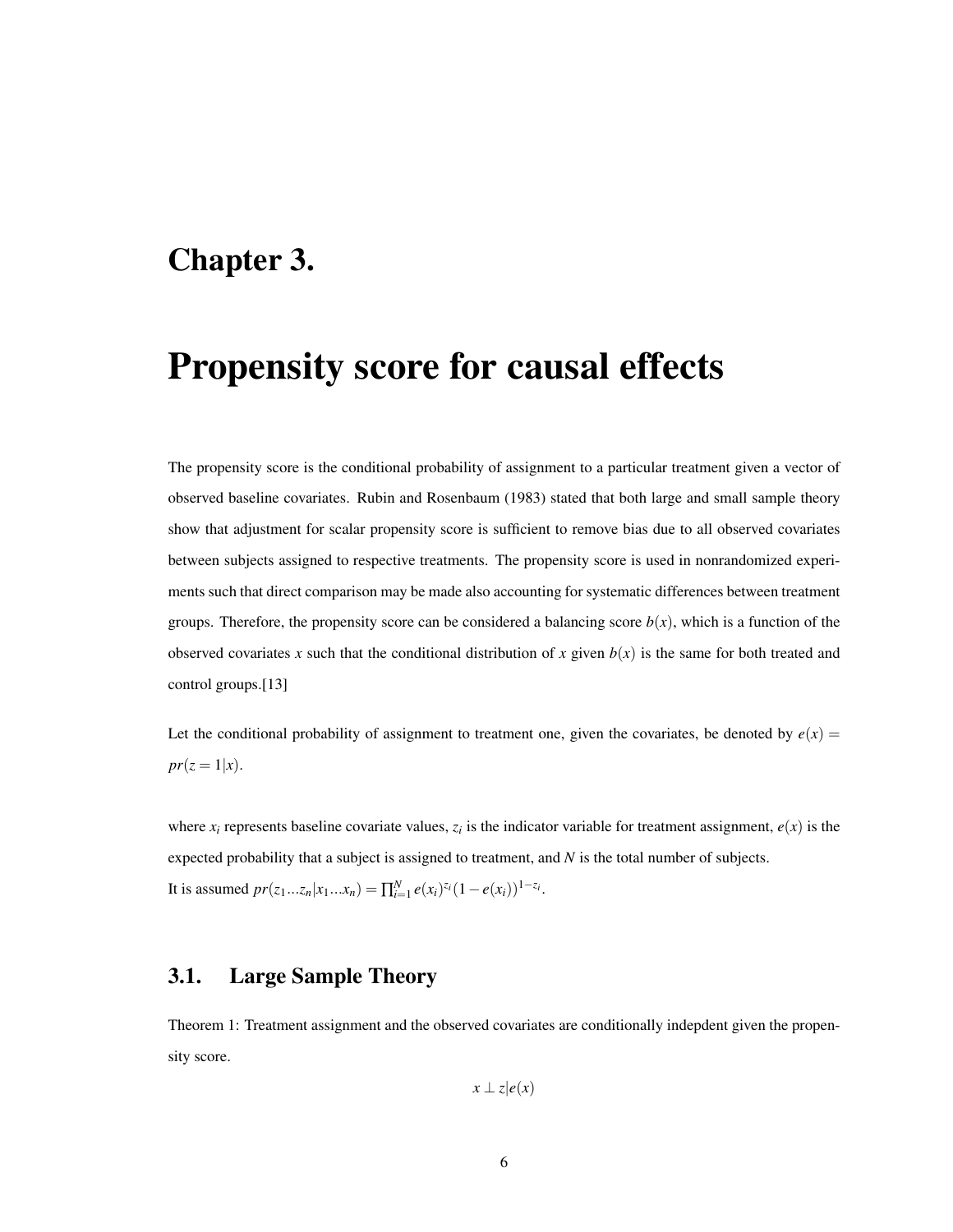Theorem 2: Let  $b(x)$  be a function of *z*. Then  $b(x)$  is a balancing score.

$$
x \perp z | b(x)
$$

, if and only if  $b(x)$  is finer than  $e(x)$ .

Theorem 3: If treatment assignment is strongly ignorable given *x*, then it is stronglt ignorable given any balancing score  $b(x)$ ,

let  $r_1$  be the response given subject had treatment 1

let  $r_0$  be the response given subject had treatment  $0$ 

$$
(r_1,r_0)\perp z|x|
$$

and

 $0 < pr(z = 1 | x) < 1$ 

for all x imply

 $(r_1, r_0)$  ⊥ *z*|*b*(*x*)

and

$$
0 < pr(z=1|b(x)) < 1
$$

for all  $b(x)$ 

Theorem 4: Suppose treatment assignment is strongly ignorable and  $b(x)$  is a balancing score. Then the expected differences in observed responses to the two treatments at  $b(x)$  is equal to the average treatment effect at  $b(x)$ , that is

$$
E[r_i|b(x), z = 1] - E[r_0|b(x), z = 0] = E[r_i - r_0|b(x)]
$$

Corollary 4.3: Covariance adjustment on balancing scores. Suppose treatment assignment is strongly ignoreable, so that in particular  $E[r_i|z = l, b(x)] = E[r_i|b(x)]$  for balancing score  $b(x)$ . Further suppose the expectation of  $r_i$  given  $b(x)$  is linear

$$
E[r_i|z=l,b(x)]=\alpha_i+\beta_i b(x)(i=0,1)
$$

Then the estimator

$$
\hat{\alpha_1} - \hat{\alpha_0} + (\hat{\beta_1} - \hat{\beta_0})b(x)
$$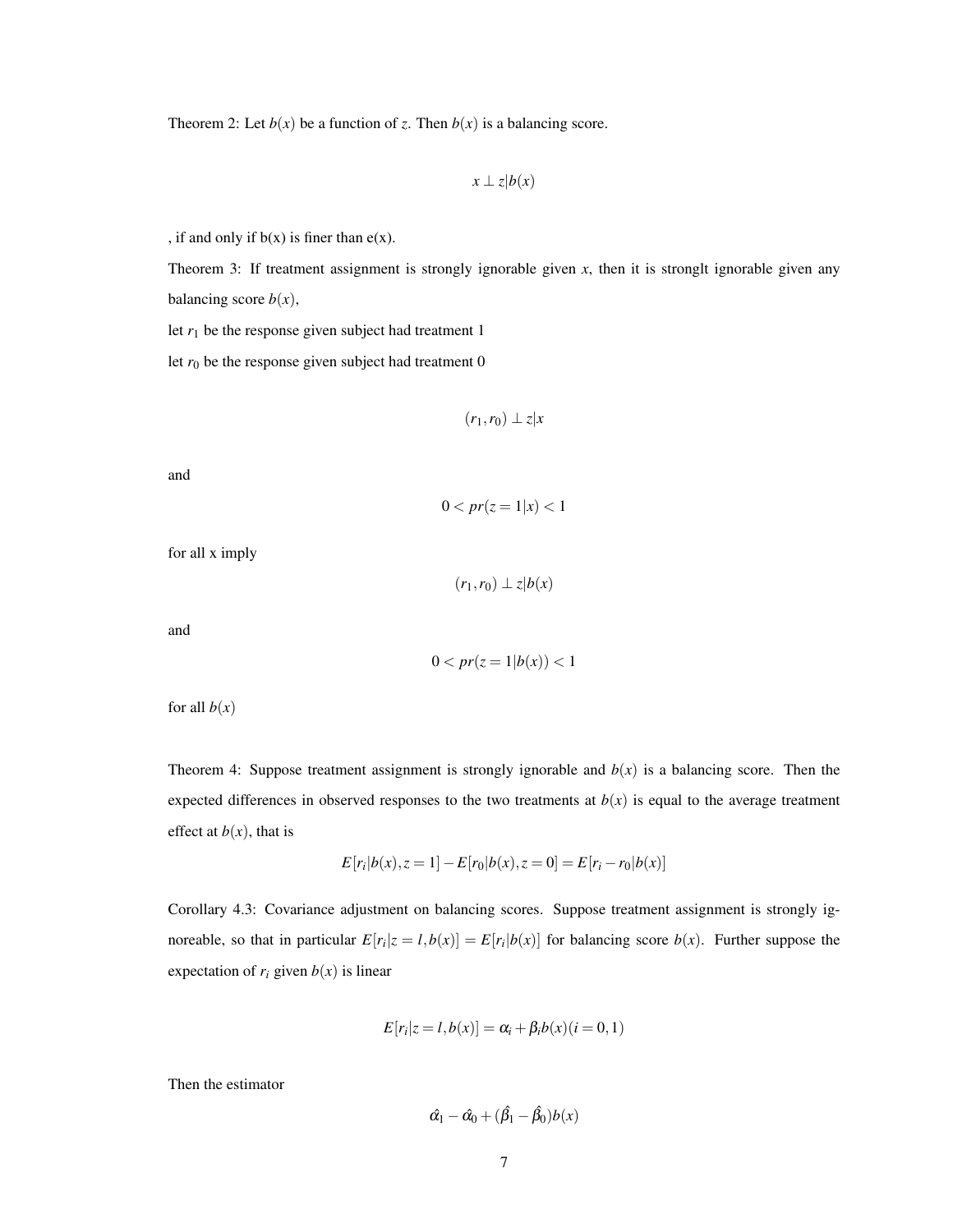is conditionally unbiased given  $b(x_i)(i = 1, ..., n)$  for the treatment effect at  $b(x)$ , namely  $E[r_1 - r_0](b(x))$ , if  $\hat{\alpha}_i$  and  $\hat{\beta}_i$  are conditionally unbiased estimators of  $\hat{\alpha}_i$  and  $\hat{\beta}_i$ , such as least squares estimators.

### <span id="page-12-0"></span>3.2. Small Sample Theory

Estimate  $e(x)$  by  $\hat{e}(a) = prop(z = 1 | x = a)$ .

Theorem 5: Suppose  $0 < e(\hat{a}) < 1$ . Then  $prop(z = 0, x = a | e(\hat{x}) = e(\hat{a})) = prop(z = 0 | e(\hat{x})) = e(\hat{x})) prop(x = a)$  $a|e(x) = e(a)$ 

Corollary 5.1. Suppose the *N* units are a random sample from an infinite population, and suppose *x* takes on only finitely many values in the population and at each such value  $0 < e(x) < 1$ . Then with probability 1 as  $N \rightarrow \infty$ , subclassification on  $e(\hat{x})$  produces sample balance.

In practice, except when *x* takes on only a few values,  $e(a)$  will be either zero or one for most values of *a*.

The propensity score can be modelled using an appropriate logit model or discriminant score.

$$
e(x) = pr(z = 1|x) = \frac{pr(z = 1)pr(x|z = 1)}{pr(z = 1)pr(x|z = 1) + pr(z = 0)pr(x|z = 0)}
$$

*Reference:Rosenbaum PR, Rubin DB. The central role of the propensity score in observational studies for causal effects. Biometrics.1983.80.41-55.*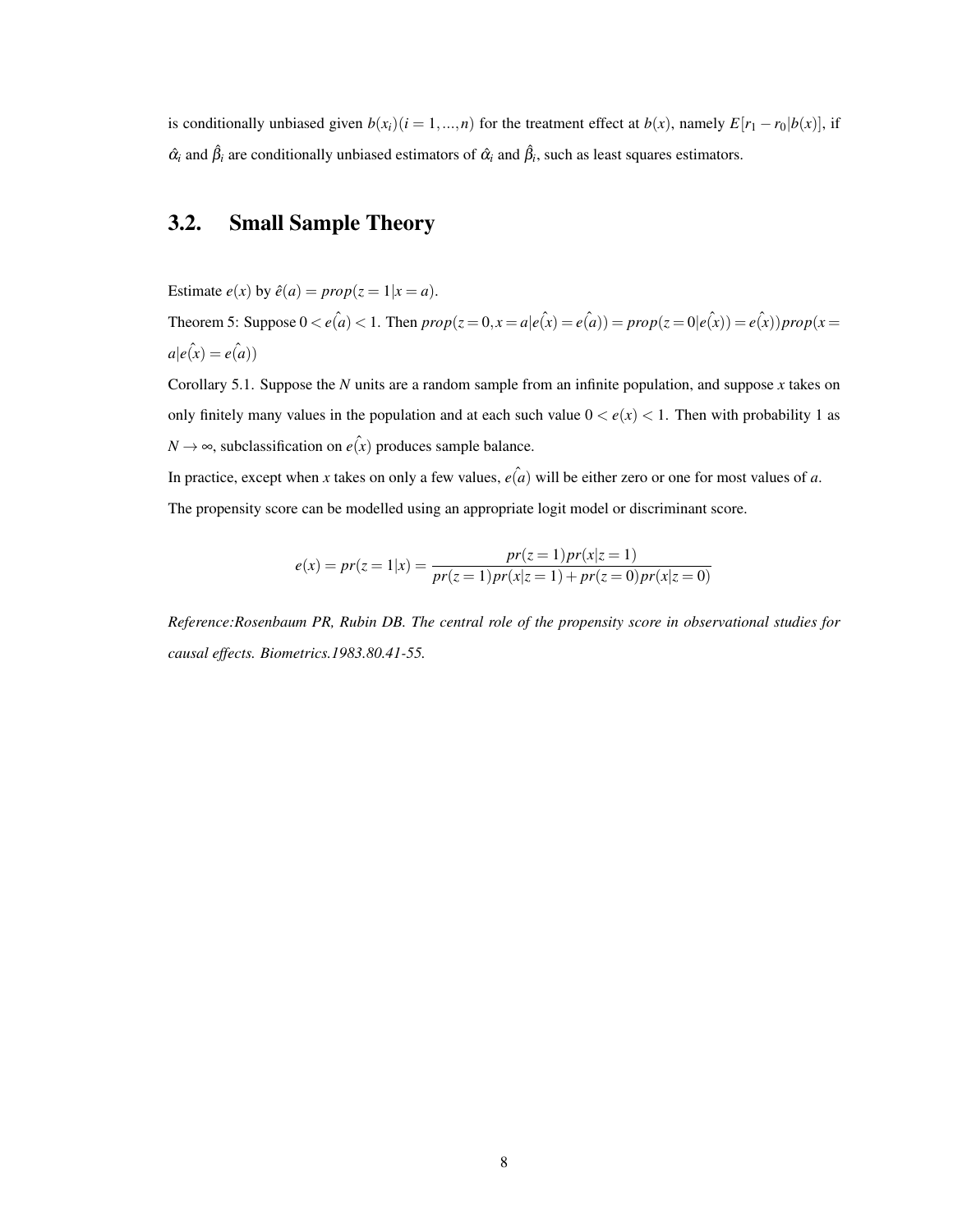### <span id="page-13-0"></span>Chapter 4.

## Variable Selection

There has not been any agreement in applied research as to which variables to include in a propensity score model. However, some of the suggested variable sets have included the following: all measured baseline covariates (known as the full propensity model), all baseline covariates that are associated with treatment assignment, all covariates that are associated with outcome, known as potential confounders, and all covariates that are associated with both treatment assignement and outcome (known as true confounders). The advantage to only including potential confounders or true confounders is the reduction in inefficiency cause by including variables only related to treatment. Rubin and Thomas(1996) first responded to the questions of how many variables should be included in a propensity score model, and whether to remove variables to achieve a more parsimonious model. The authors suggested that unless there is a concensus that a variable is unrelated to outcome or not a proper covariate, it is advisable to include it in the propensity score model. As stated by the authors,

*" Excluding potentially relevant variables should be done only when the resultant matched samples are closely balanced with respect to these variables as weill typically occur when the treated and full control sample means of the excluded variables are exceptionally close or when the excluded variables are highly correlated with variables already in the propensity score model."* citeRubinthomas

A study performed by Brookhart et al. (2006) assessed three monte carlo simulation studies: 1. propensity score was modeled with variables related to both outcome and exposure (a true confounder)  $(X_1)$ , 2. propensity score was modeled with variables related to outcome only  $(X_2)$ , and 3. propensity score was modeled with a variable related to the exposure but not the outcome  $(X_3)$ . The covariates  $X_1, X_2, X_3$  are independent standard normal random variables with mean 0 and unit variance.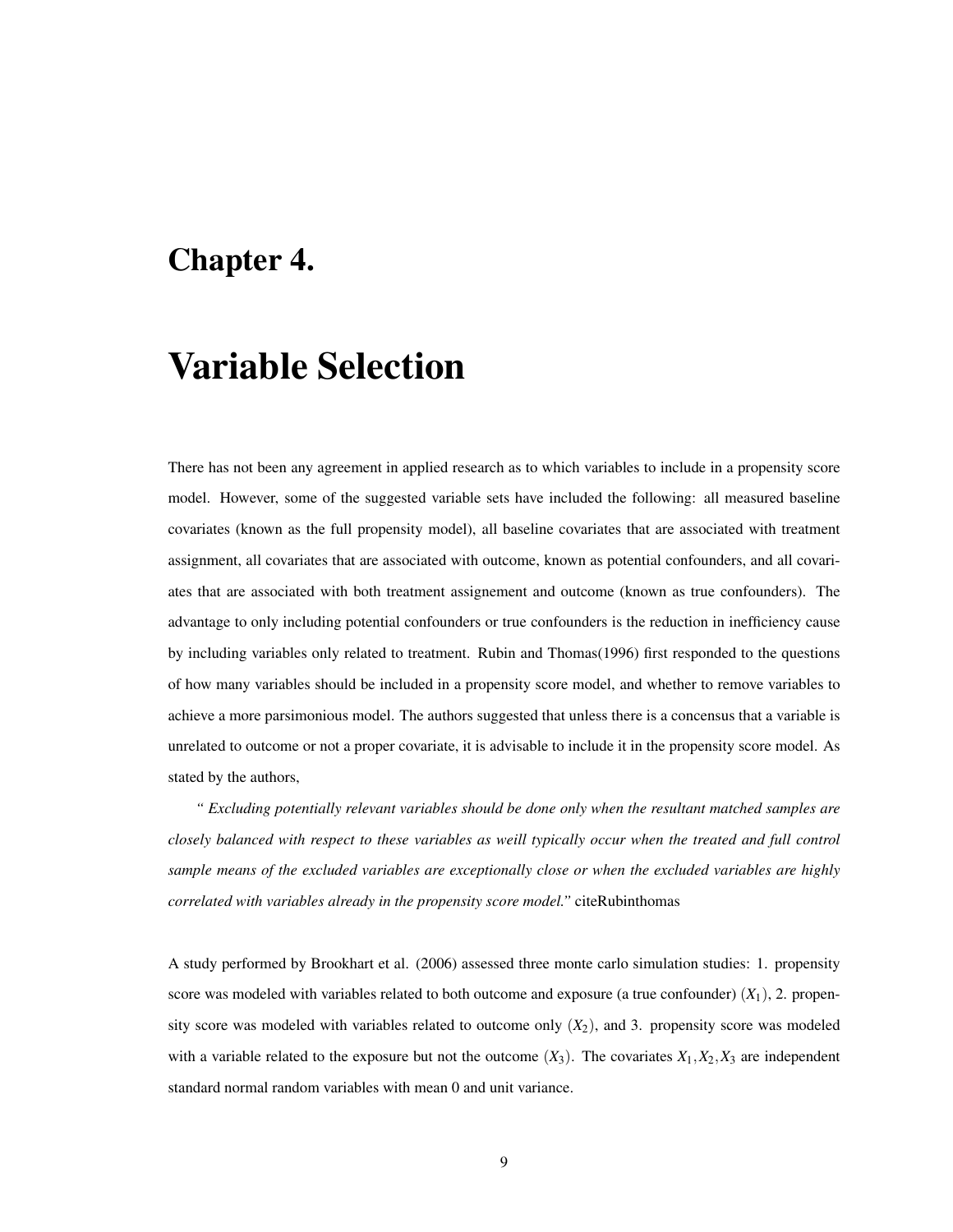**PS** Model 1:  $Pr[A = 1|X] = \beta_0 + \beta_1 X_1$ PS Model 2:  $Pr[A = 1|X] = \beta_0 + \beta_1 X_2$ **PS** Model 3:  $Pr[A = 1|X] = \beta_0 + \beta_1 X_3$ PS Model 4:  $Pr[A = 1|X] = \beta_0 + \beta_1 X_1 + \beta_2 X_2$ PS Model 5:  $Pr[A = 1|X] = \beta_0 + \beta_1 X_1 + \beta_2 X_3$ PS Model 6:  $Pr[A = 1|X] = \beta_0 + \beta_1 X_2 + \beta_3 X_3$ PS Model 7:  $Pr[A = 1|X] = \beta_0 + \beta_1 X_1 + \beta_2 X_2 + \beta_3 X_3$ 

The authors adjusted for propensity score by including propensity score as a covariate in a multivariate outcome model. To evaluate the PS model, the authors measured variance, bias and mean-squared error of corresponding estimators. The simulated data consisted of 1000 repetitions for both  $n = 500$  and  $n = 2500$ sample sizes. The results of the simulation revealed that the optimal model was the one that included the confounder and variable only related to outcome (PS Model 4). It was found that variance of the estimated treatment effect increased when a variable only related to exposure  $(X_3)$  was added to the model. This was the case for both sample sizes. The results confirmed those found by Rubin and Thomas(1996).[1] One of the disadvantages of the above mentioned methods is the necessity to have knowledge of the associations between covariates and outcome. Without knowing covariate relationships to outcome, the mispecification of the propensity model is probable and therefore, yields possible large biases of covariate estimation.

#### <span id="page-14-0"></span>4.1. Principal Component Analysis

In many situations observations are taken on a large number of correlated variables. In these situations it is may be advantageous to reduce the number of variables being studied without sacrificing information about the variables contained in the covariance matrix. Principal Component Analysis, developed by Hotelling(1933), makes an orthogonal transformation of the original variables to give them certain variance properties.

Let *X* be an  $m \times 1$  random vector with mean  $\mu$  and positive definite covariance matrix  $\Sigma$ . Let  $\lambda_1 \geq \lambda_2 \geq \lambda_3 \geq \ldots \lambda_m$  (> 0) be the latent roots of  $\Sigma$  and let  $H = [h_1...h_m]$  be an  $m \times m$  orthogonal matrix such that

$$
H'\Sigma H = \delta = diag(\lambda_1,...,\lambda_m)
$$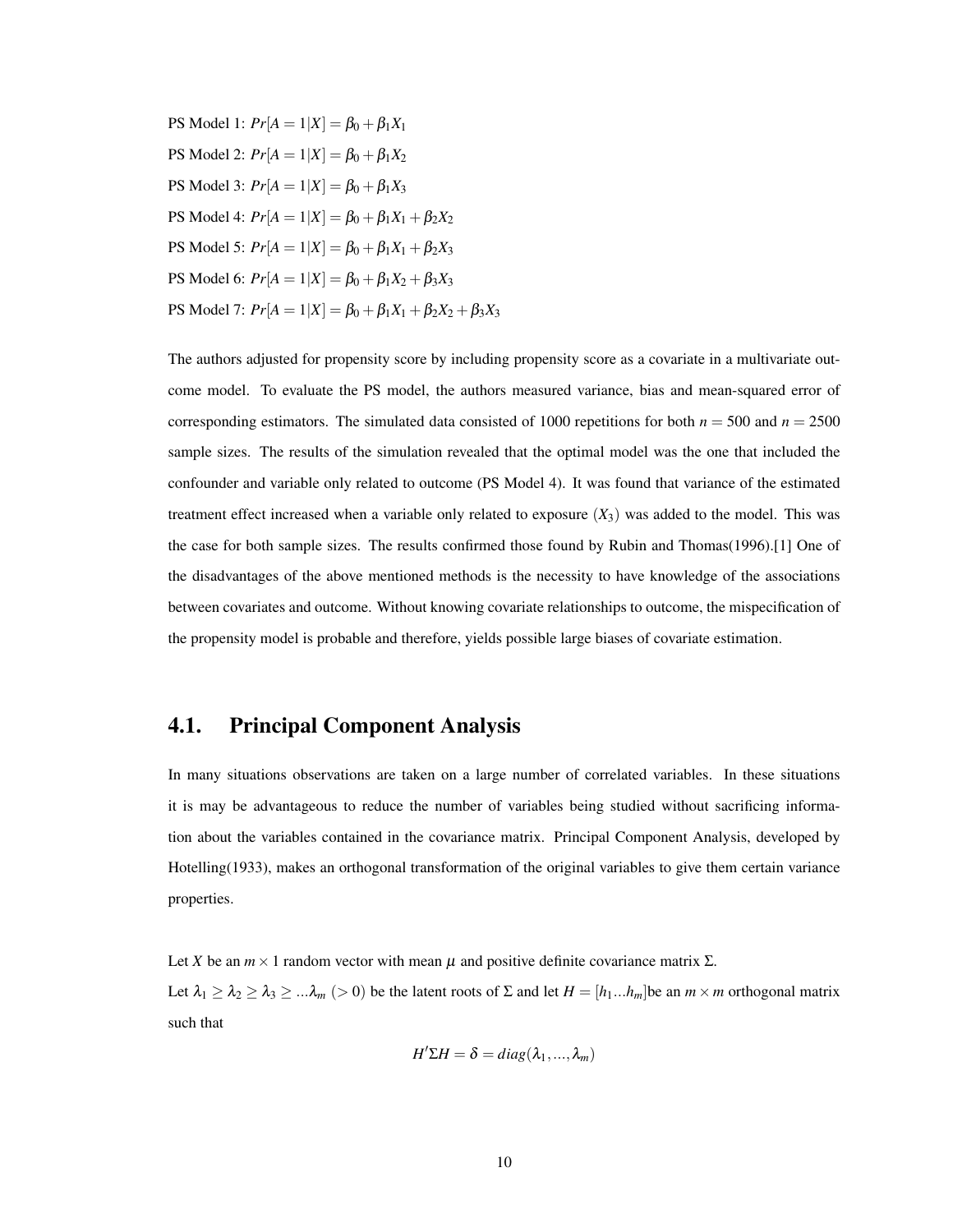so that  $h_i$  is an eigenvector of  $\Sigma$  corresponding to the latent root  $\lambda_i$ 

Let  $U = H'X = (U_1...U_m)'$ ; then  $Cov(U) = \delta$ , so that  $U_1,...,U_m$  are all uncorrelated, and  $Var(U_i) = \lambda_i$  where  $i = 1, \ldots, m$ . The components  $U_1, \ldots, U_m$  are called principal components.

#### *Reference: Muirhead RJ. Aspects of Statistical Theory. Wiley: New Yrok, NY.2005.*

The first principal component is the first variables in the newly transformed set and is the normalized linear combination of the original variables with maximum variance; the second principal component is the normalized linear combination having maximum variance out of all linear combinations uncorrelated with the first principal component, and the subsequent principal components continue in the same fashion. Therefore, principal component analysis is concerned with explaining the variability in a vector variable by replacing it by a new variable with a smaller number of components with large variance. "The principal component analysis is fundamentally concerned with the eigenstructure of covariance matrices. The coefficients in the first principal component are the components of the normalized eigenvector corresponding to the largest latent root, and the variance of the first principal component is this largest root." [19] A common criticism of this method of data reduction is that it is not invariant under linear transformations of the variables. Therefore, when variables are not measured in the same units, it is recommended that principal components be extracted from the correlation matrix rather than the covariance matrix.(Hotelling, 1933) Based on this recommendation, principal components used for this analysis will be extracted from the correlation matrix as opposed to the covariance matrix.[19]

#### <span id="page-15-0"></span>4.2. Penalized Maximum Likelihood

Penalized maximum likelihood estimation is a rigorous method to adjust for overfitting by applying shrinkage estimation directly into the model derivation, and is not done post-hoc. Overfitting is a result of smaller sample sizes with a large number of candidate predictors compared to the number of outcomes(events). PMLE is developed for logistic regression models and is a generalization of ridge regression methods. It maximizes the penalized log-likelihood , in which the model maximum log likelihood is adjusted (shrunk) by a penalty factor.

$$
logL - o.5\lambda \Sigma(s_i, \beta_i)^2
$$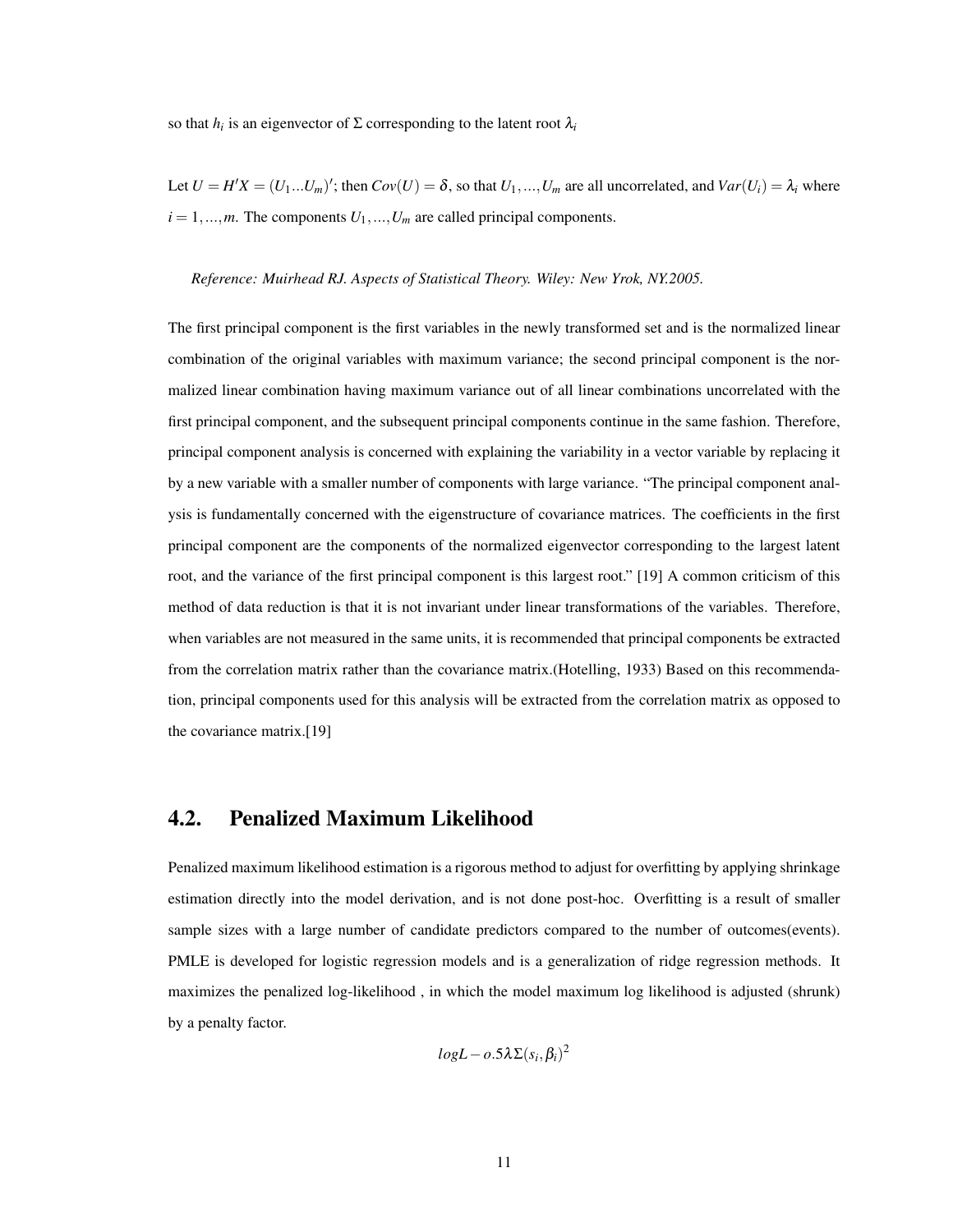where *L* is the maximum likelihood of the fitted model, and  $\lambda$  a so-called penalty factor,  $\beta$  the estimated regression coefficient for each predictor *i* in the model, and *s<sup>i</sup>* is a scaling factor for each β*<sup>i</sup>* to make *si*β*<sup>i</sup>* unitless. Therefore, the estimated regression coefficients and predictive accuracy measures are directly (during model fit) adjusted for overoptimism.[12]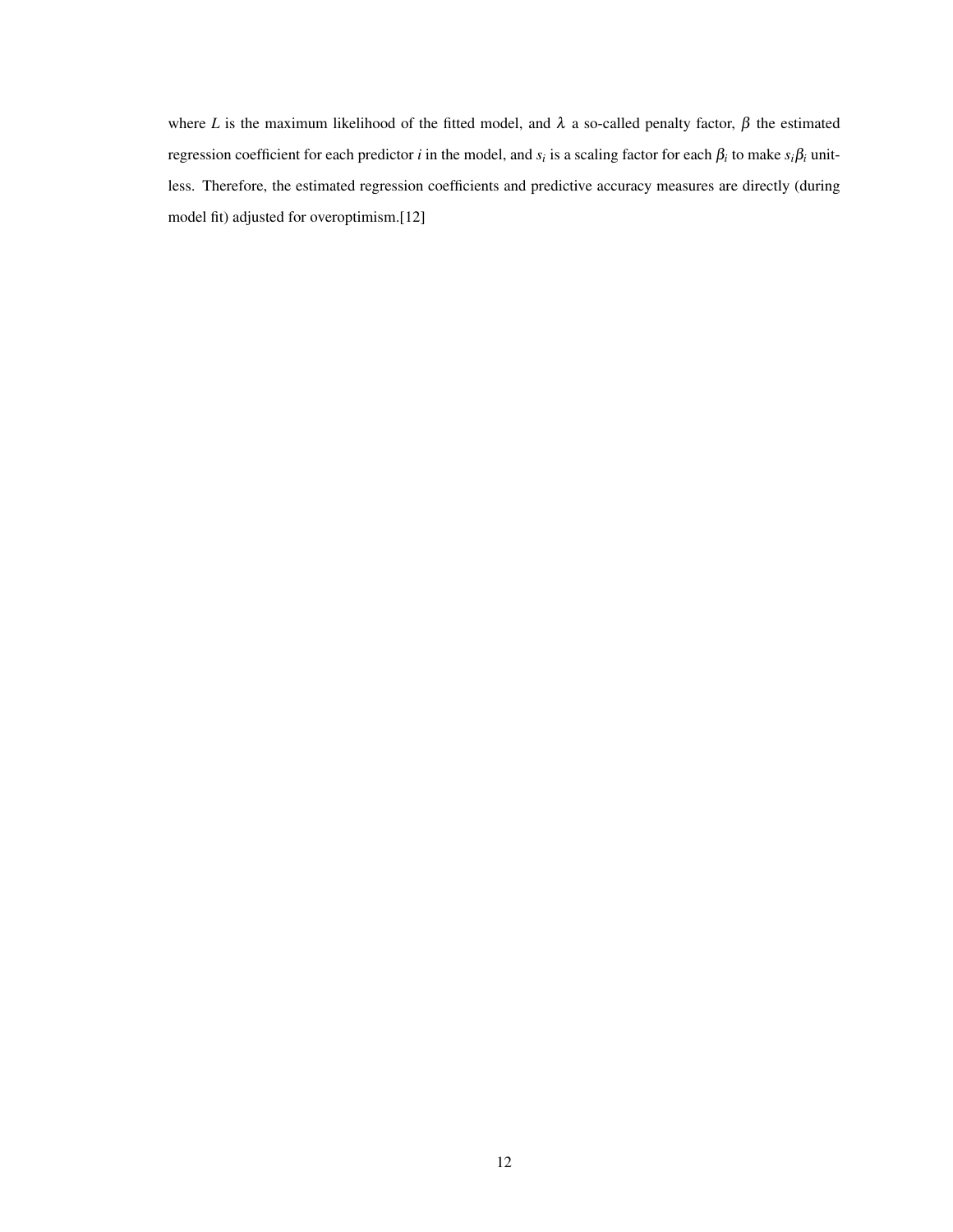### <span id="page-17-0"></span>Chapter 5.

## Model Misspecification and Bias

In the article by Rosenbaum and Rubin (1993), they demonstrated that conditioning on propensity score yields unbiased estimates of the expected difference in observed responses between two treatments. Therefore, conditioning on propensity score gives unbiased estimates of the true treatment effect if the measure of treatment effect is the differences in means or proportions. However, Austin (2007) found that conditioning on propensity score resulted in biased estimation of conditional odds ratios, hazard ratios, and rate ratios, and in all scenarios treatment effects were biased towards the null. In contrast, traditional regression methods allowed unbiased estimation of the true conditional treatment effect when all variables associated with outcome were included in the model. [6][8] A meta-analysis performed by Sturmer et al. (2006), reviewed 211 studies that performed regression analyses using propensity score methods. Their findings concluded that there was no empirical evidence that propensity score analyses controlled for confounding more effectively than conventional outcome modeling. Cook and Goldman(1989) compared the performance of propensity score models using tests of significance under the null hypothesis, which was compared to tests of significance under the null for coventional outcome models. In their results, propensity scores produced valid results in most scenarios, but were biased whe there was strong treatment-confounder assocaitions.[15] As stated by the Sturmer et al. (2006),

*"The use of propensity scores as the only analytic technique applied comes at the price of losing potentially useful information about predictors of outcome. It therefore seems desirable to use PS only if a reduction in bias or an improvement in efficiency can be achieved." (Sturmer et al., 2006)*

In contrast, Drake (1993) found that the magnitude and direction of bias resulting from omitting and important confounder were similar when comparing the multivariate outcome modeling to treatment effect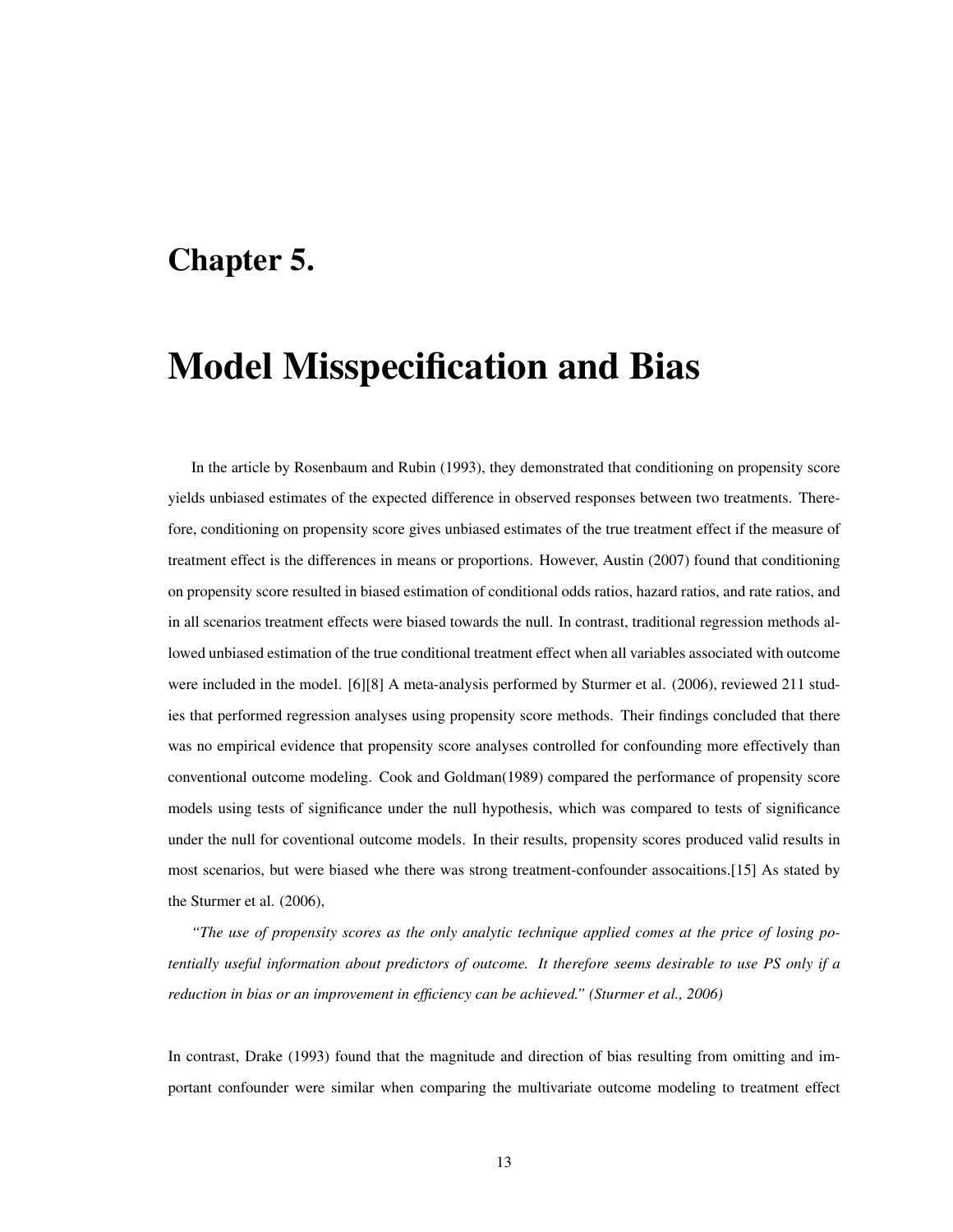estimated after controlling for propensity score. This suggests that propensity score may not be beneficial in reducing bias compared to conventional multivariate outcome models if variable selection is not restricted by sample size. However, misspecifying the propensity score model results in smaller biases than misspecifying the response model. This is particularly true when a quadratic term is omitted. Drake(1993) found, via a simulation study, that when the propensity score is generated according to a quadratic logistic model but estimated by a linear logistic model, one observed biases ranging from 4.7% to 17%. Omitting the quadratic term from the logistic regression for the response model produced biases randing from 57.5% to 15.8%. For continuous response models, the biases ranged from 10.7% to 108.7%. The author summarized by stating, the value of the propensity score lies primarily in guarding against model misspecification. It does not reduce bias due to omitted confounders, however, the propensity score is preferable when concerned about model misspecifications in the response model. A distinction must be made, however, that the propensity score model estimates avergae effects, and conventional outcome models esimtate individual effects.[10]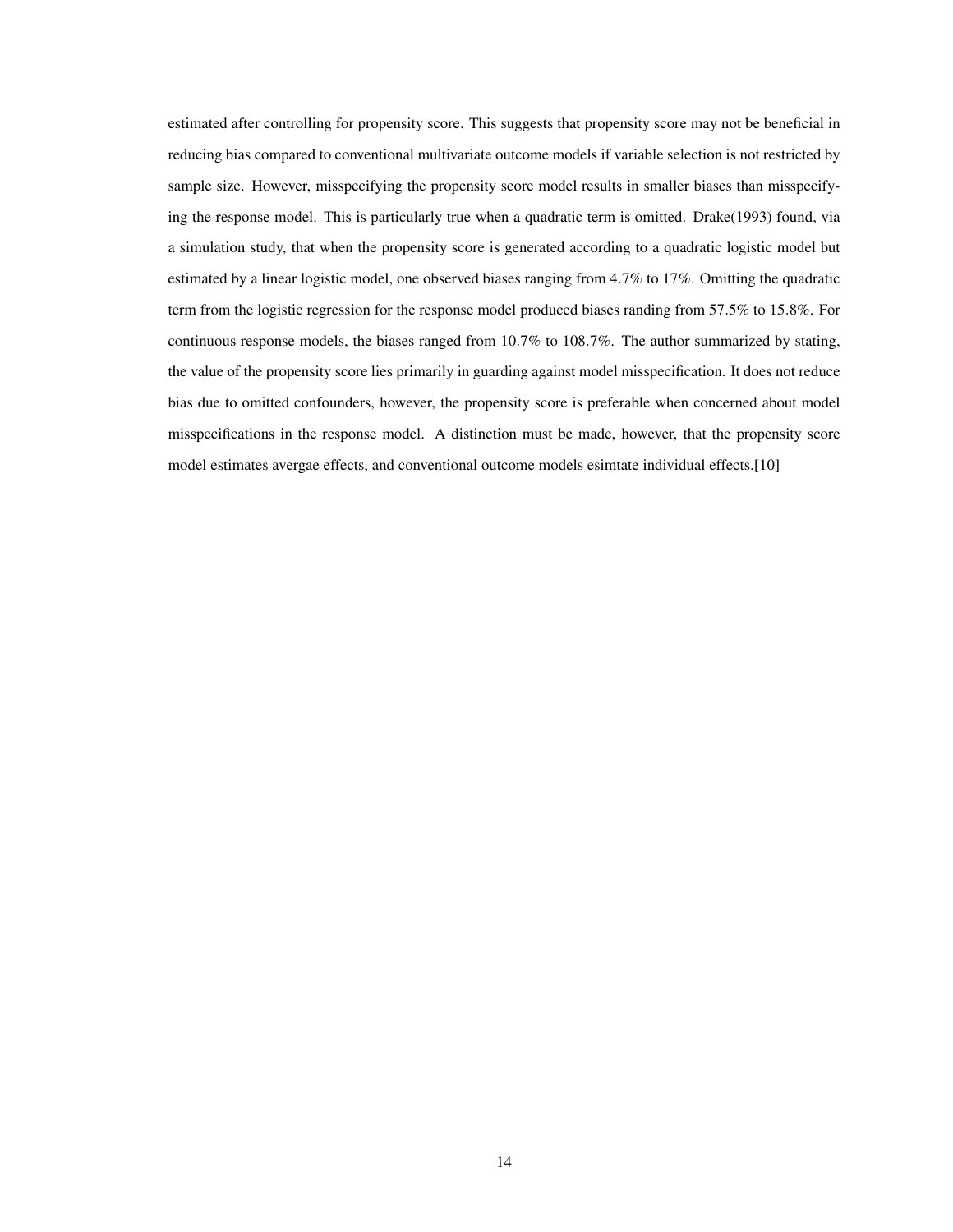### <span id="page-19-0"></span>Chapter 6.

## Balance Diagnostics

To assess the performance of propensity score models, goodness-of-fit diagnostics for the adequacy of the model have been developed in the context of propensity-score matching and stratification on the propensity score. Similarity between treated and untreated subjects of baseline covariates indicates that propensity score matching has yielded a matched sample. Other studies have suggested the comparison of non-parametric density functions of the propensity score in treated and untreated subjects.[8][9] Similarly, balance diagnostics have been proposed for stratification based on propensity score quintiles, in which Rosenbaum and Rubin (1997) used two-way ANOVA models to regress each measured baseline covariate on propensity score quintiles. Other authors have proposed side-by-side boxplots of the distribution of propensity score, by propensity score quintile, to assess the differences in propensity for treatment based on propensity score quintile. Several studies have described the use of standardized differences to compare the distribution of measured baseline covariates to assess whether matching on propensity score has resulted in a matched sample. However, it was Austin (2008) that developed Goodness-of-fit tests for covariate adjustment methods. The proposed diagnostic for covariate adjustment is the standardized difference defined as:

$$
d = \frac{\bar{X}_{treatment} - \bar{X}_{c}ontrol}{\sqrt{\frac{s_{treatment}^2 + s_{control}^2}{2}}}
$$

for continuous variable, and by

$$
d = \frac{\hat{p}_{treatment} - \hat{p}_{c}ontrol}{\sqrt{\frac{\hat{p}r(1-\hat{p}r) + \hat{p}c(1-\hat{p}c)}{2}}}
$$

In the simulation study performed by Austin (2008), a propensity score model was fit using logitist regression, in which treatment assignment was regressed on 27 baseline covariates. The estimated propensity score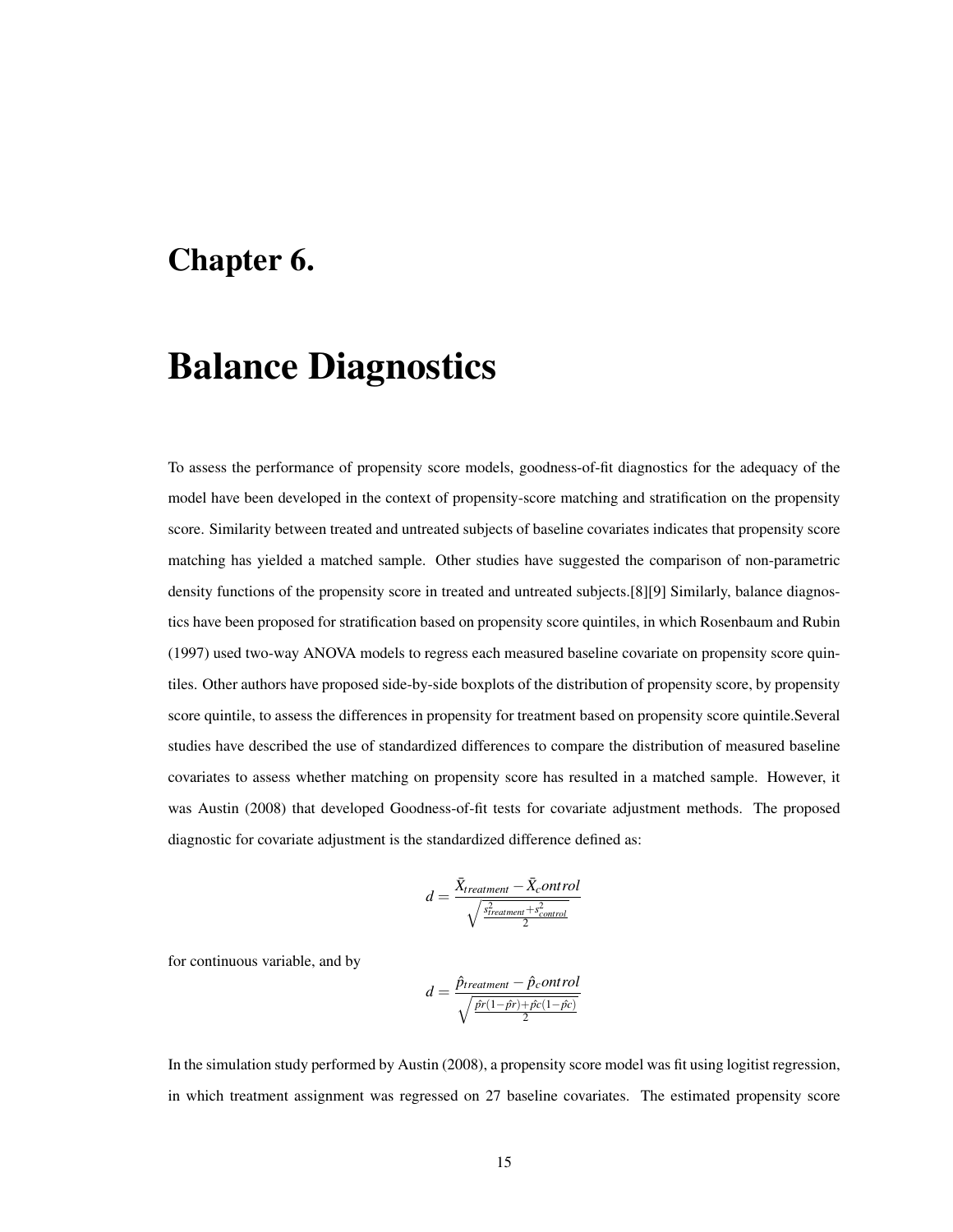for treated subjects ranged from 0.0903 to 0.904, while the estimated propensity scores for for untreated subjects ranged from 0.0758 to 0.8927. Non-parametric estimates of the distribution of propensity scores are illustrated in Figure 1. In this case, the distribution of propensity score in untreated subjects had a heavier left tail, the support of the distribution of the propensity score was similar in treated and untreated subjects. In this analysis, covariate adjustment was used, and therefore, all subjects were retained. The figure below shows a higher propensity for treatment for the treated subjects compared with the untreated subjects as well as less variance in propensity for treatment. [6]

<span id="page-20-0"></span>

Figure 6..1: Distribution of the propensity score in treated and untreated subjects

The results of the simulation study showed that the crude standardized difference exceeded 0.1 for 22 of the 27 baseline covariates. It has been suggested in several articles that a standardized difference greater than 0.1 indicates potential imbalance in covariates between treated and untreated subjects. [6] Advantages of using the standardized difference metric is that it is not influenced by sample size, unlike t-tests proposed by Rubin and Rosenbaum (1997). In addition, it allows for comparison of balance in baseline covariates measured in different units. The empirical sampling distribution of the standardized difference is estimated, in large samples, as a normal distribution with mean  $\delta$  and variance  $(n_T + n_C)/n_T n_C + \delta/2(n_T + n_C)$ , where  $n_C$  and  $n_T$  denoted the number of treated and control subjects. Under the null ( $\delta = 0$ ), then the variance is equal to  $(n_T + n_C)/n_T n_C$ . If we further assume equal sample sizes between treated and untreated groups, the variance of the standardized difference is  $2/n$ . Thus, 95% of the samples drawm from a population with a true  $\delta = 0$ will lie within  $\pm 1.96\sqrt{2/n}$ . Austin (2008) states that

*"Observing balance on means of main effecs alone does not ensure that bias has been eliminated from*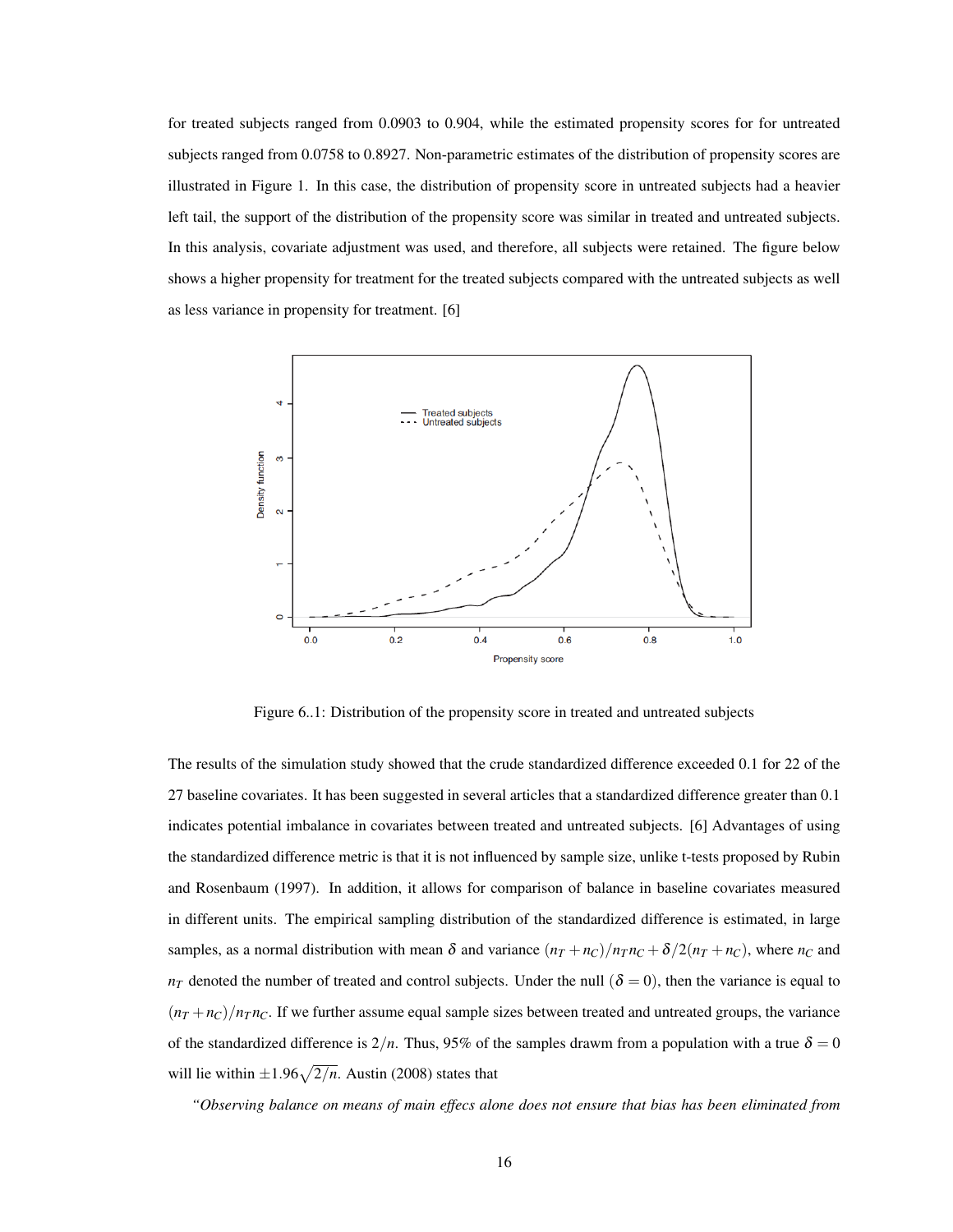*estimating the treatment effect. Similarly, comparing the mean of interactions allowed one to determine whether the propensity score model has been incorrectly specified. This finding suggests that balance diagnostics needs to incorporate methods for comparing the distribution of measured baseline covariates between treated and untreated subjects."(Austin, 2008)*

Therefore, Austin's (2008) recommendation is to make modifications to the propensity score model with the objective of making the estimated standardize differences lie within 2.5th and 97.5th percentiles of the empirical sampling distribution of standardized differences. The goal in modification is to have estimated standardized differences lie below a threshold consistent with the propensity score model that correctly balances baseline covariates. In smaller samples, it may be necessary to adjust for baseline covariates that cannot yield standardized differences below the threshold. [6][2]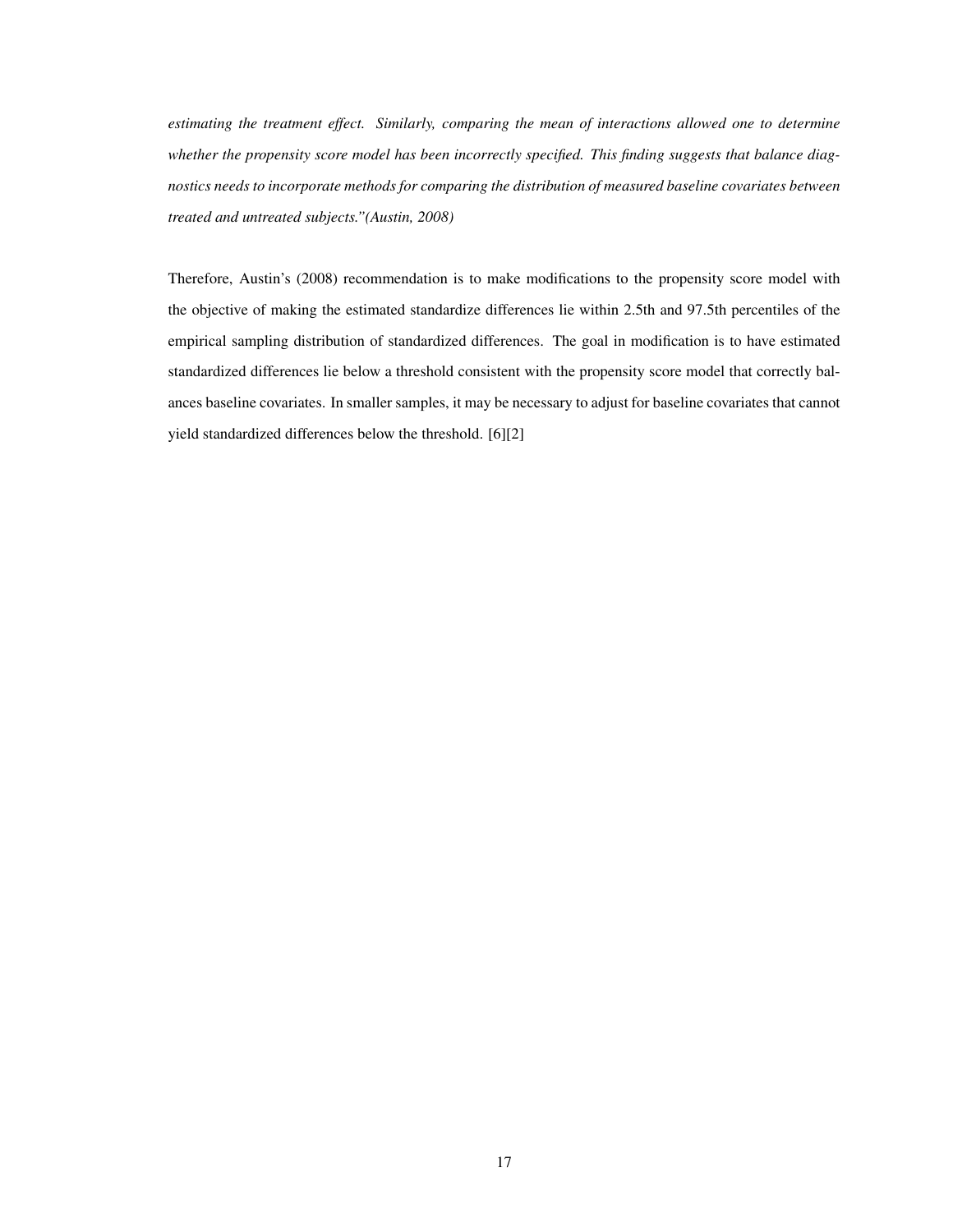### <span id="page-22-0"></span>Chapter 7.

## Monte Carlo Simulations

#### *Data Source*

We used Monte Carlo simulations to examine the performance of different methods for propensity score modelling in a sample of  $n = 40$  patients. Detailed clinical data were collected on a sample of 164 patients with rotator cuff tears that were seen at Bringham Women's Hospital, Mass General Hospital and Vanderbilt Medical Center. This sub-population was extracted from a larger population of patients that were seen for shoulder pain. These data were collected under the Rotator-Cuff Outcomes Workgroup (ROW) study, an ongoing initiative intended to improve the prognosis of treatment for rotator cuff tears. Furthermore, data were collected on attributes of patient tears, demographic characteristics, work, history, injury, lifestyle, pain measures, disability measures, functional measures, and mental health measures using MRI medical records, and standardized self-reported survey measures. Rotator cuff tear therapies include 2 methods of treatment: operative interventions and physical therapy sessions. Patients who receive surgical treatments for rotator cuff repairs, normally, are assigned physical therapy as a supplemental treatment to surgery. However, for the simplicity of this simulation, patients were separated into non-operative vs. operative treatment assignments. The covariates that were measured are listed below:

LongSize: size of rotator cuff tear measured longitudinally TransSize: size of rotator cuff tear measured transversely TearSize: size of rotator cuff tear MHI: mental health score Age: Age at baseline Height: Height at baseline MonthsOn: Number of months on study, ranges from 1 to 12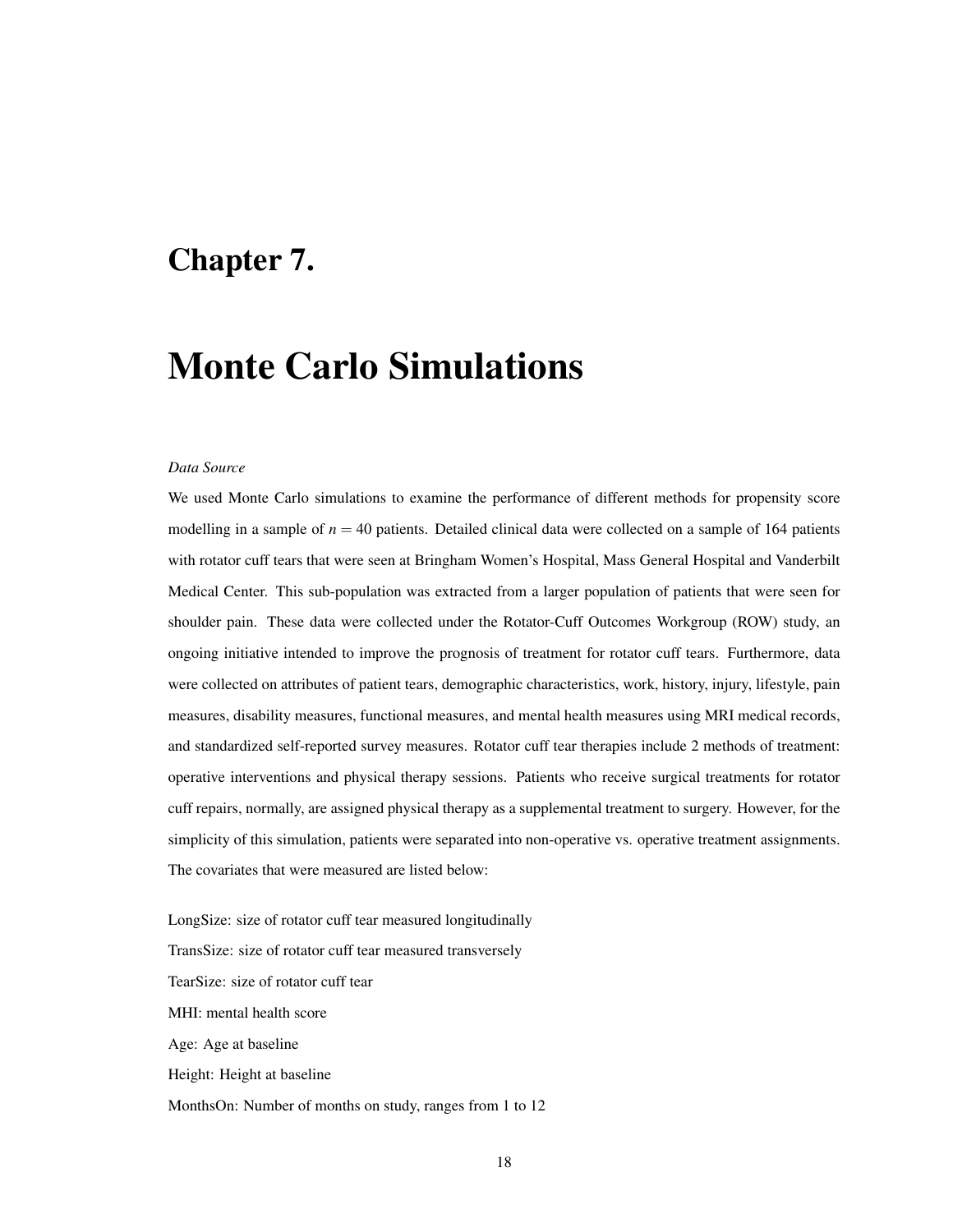BMI: BMI index measure at baseline, ranges from SympDur: Symptom Duration measured in months MuscAtrophy: Binary indicator for presence of muscular atrophy Cortisone: Binary indicator for use of cortisone injections MRIBicep: Binary indicator for presence of tendonitis in Biceps Fat Dep: Dichotomized variable for degree of Fatty Deposits in muscle (0 means degree below 2, 1 means degree of 2 or above) Meds: Binary Indicator of use of medications Gender: Binary Indicator for gender

Smoker: Binary Indicator for smoking status (0 means never, and 1 means former or current)

Comorbidities: Binary Indicator for presence of any comorbidities

NumberTears: Binary Indicator for whether cause was due to injury Number of tears, ranging from 0 to 3

#### *Multiple Imputation of missing baseline values*

For the  $n = 164$  subjects, missing values of baseline covariates were imputed using multiple imputation via predictive mean matching (ref Little RJA, Rubin DB: Statistical Analysis with Missing Data. New York: Wiley, 1987) to avoid casewise deletion of patient records missing any covariate. First missing values were initialized using a random sample of the observed values. Then a bootstrap sample was taken, and for each variable with missing data, a flexible additive model was fit with that variable as the outcome, yielding a fitted value for every patient record. Each missing value was imputed using predictive mean matching, in which missing values are imputed with the observed patient value closest to its valuepredicted by the imputation model. This process was repeated 15 times, each time initialized using the previous step's results. The original patient data, with missing values replaced by the final imputed values, were used to fit the primary analysis models. To account for variability associated with the imputation procedure, coefficient standard error estimates were adjusted by multiplying by a constant function of the within and between imputation variances. Once data were complete using multiple imputation, we randomly generated a sample of  $n = 5,000$ by resampling from the original 164 participants.

#### *Showing a true null treatment effect*

Using the sample size of  $n = 5,000$ , we checked the true associations between treatment effect and SPADI in several ways. In a regression of SPADI on treatment alone, we expect to see a significant treatment effect due to not adjusting for any of the significant baseline covariates. In the second regressional analysis, we regress SPADI on all baseline covariates that are associated with SPADI, and expect to see a non-significant treatment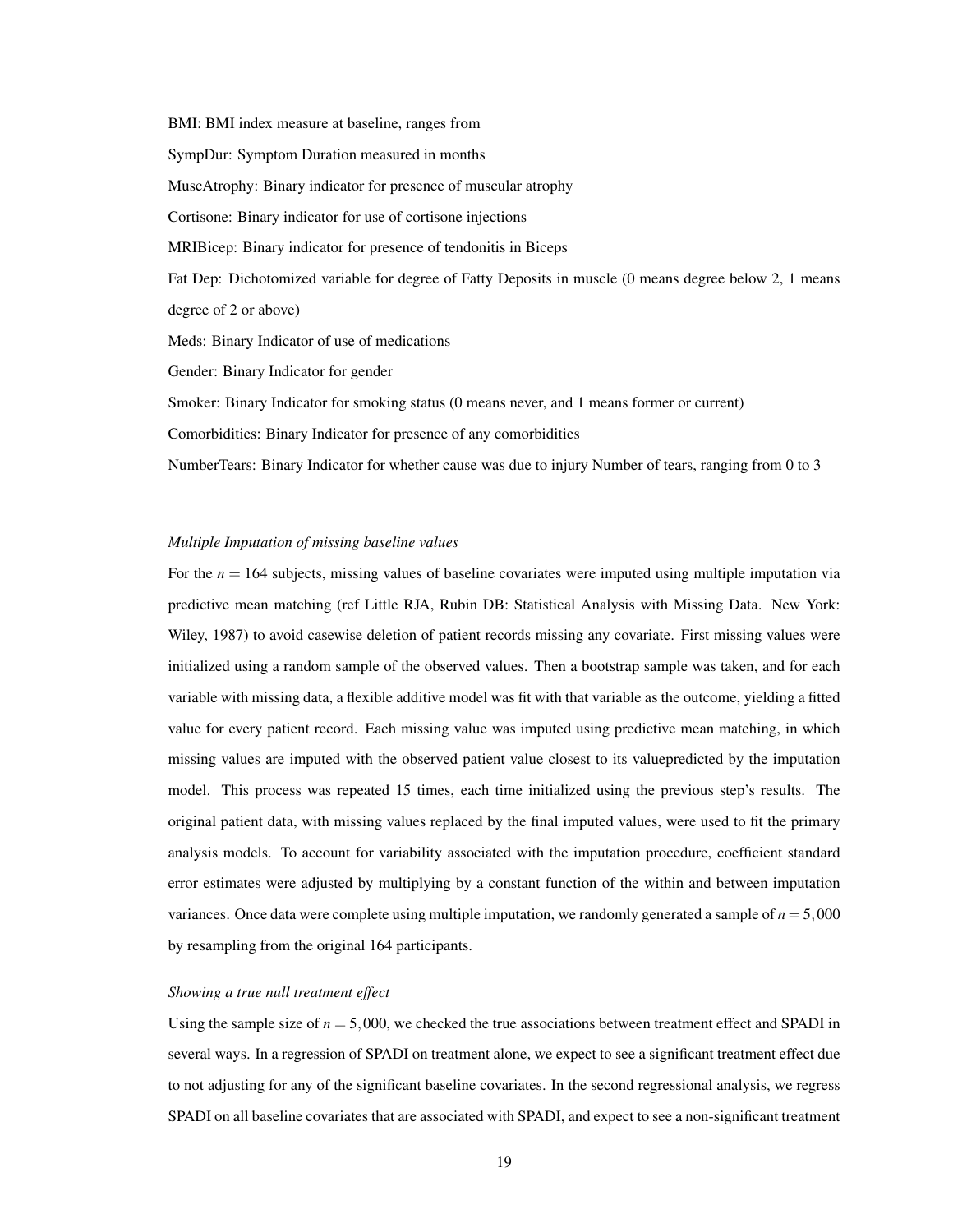effect due to adjusting for significant covariates. In contrast, the third regressional analysis regresses SPADI on baseline covariates only associated with treatment, and in this case, we would expect to see a significant treatment effect. Based on previous literature by Rubin (1987) and Austin (2006), variables only associated with treatment do not add any benefit or information to regressional analysis of the outcome, and may reduce efficiency and accuracy. Lastly, a regressional analysis is performed which regresses SPADI on some of the associated baseline covariates, without significant interactions included in the model. In this case, we expect to see a null treatment effect due to the significant baseline covariates for which we adjusted. In the larger sample size of  $n = 5,000$ , these expectations must be met to show that in larger samples the true effect can be found when we have adjusted for other significant baseline covariates.

1.*SPADI* ∼ *trt*

2.*SPADI* ∼ *trt* +*LongSize*+*AgeOn*×(*TearSize*+*BMI*) +*Cortisone*+*FatDeps*+*Smoker* 3.*SPADI* ∼ *trt* +*MHI* +*AgeOn*×*TearSize*+*BMI* +*FatDeps*+*Gender* +*NumTears*+*Comorbidities* 4.*SPADI* ∼ *trt* +*AgeOn*×*TearSize*+*FatDeps*

*Simulation Methods* For each sample size assignment, we performed  $B = 1000$  repetitions of each simulation. The treatment effect was pre-determined to either have a null treatment effect= 0 and a non-null effect treatment effect= 1 in the pre-specified relationship with SPADI. The propensity scores were generated by four methods described below:

- 1. Propensity scores generated using three main effects deemed clinically
- 2. important by subject knowledge, and the first principal component of all remaining baseline variables. The three cliniaclly significant effects are correctly specified and have a significant association with SPADI.
- 3. Propensity scores generated using three main effects deemed clinically important by subject knowledge, and the first principal component of all remaining baseline variables. The three cliniaclly significant effects are incorrectly specified and do not have a significant association with SPADI.
- 4. Propensity scores generated using four principal components that were modeled using all baseline covariates.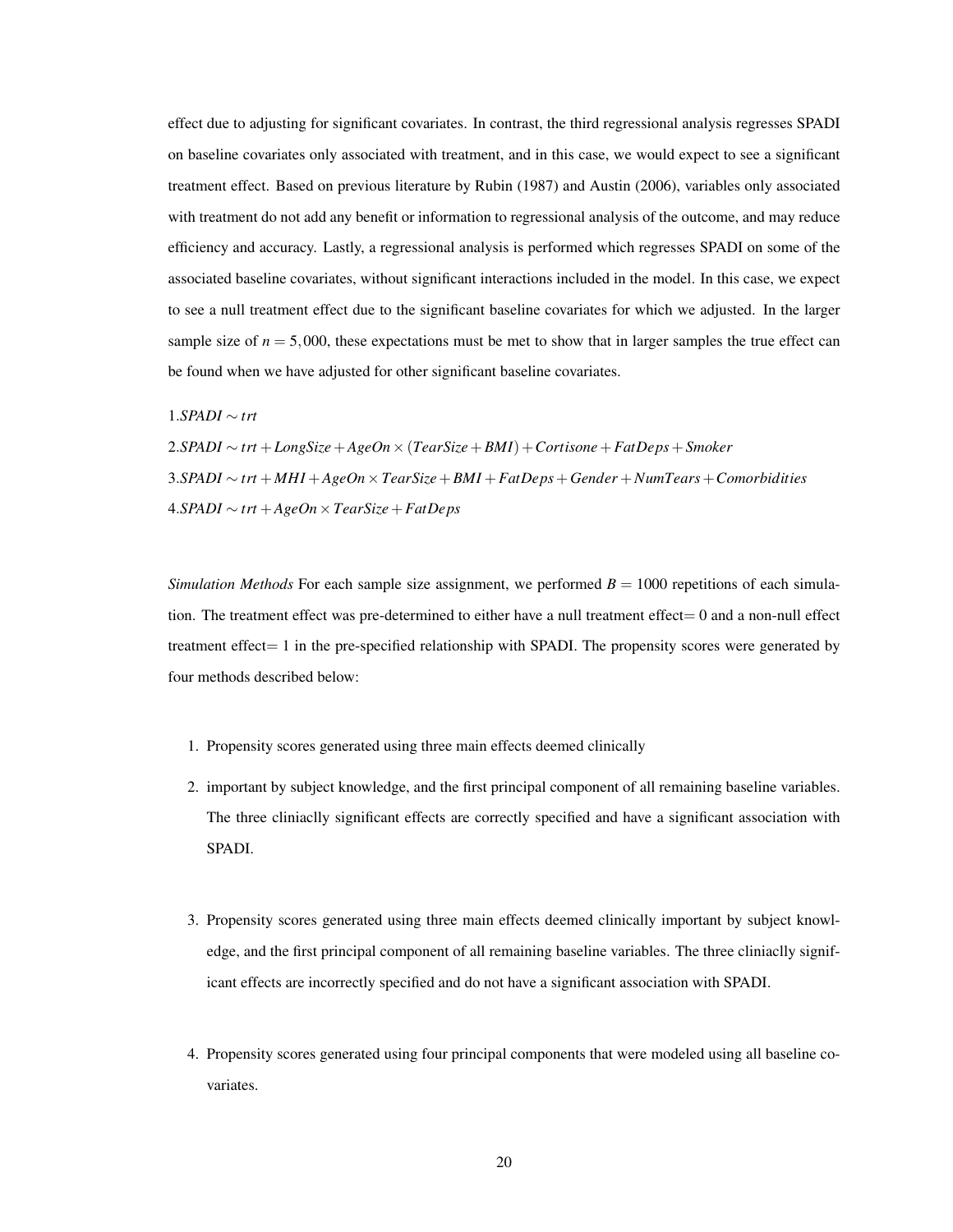5. Propensity scores generated using penalized maximum likelihood estimation including all baseline covariates.

To assess the performance of the propensity scores in balancing baseline covariates. The distribution of propensity scores between treatments was assessed graphically. The propensity score subclassication assigned 50% of the sample to physical therapy, and 50% to surgery based on their propensity score. Patients with higher propensity scores were assigned to the surgery group. Therefore, to diagnose the performance of propensity scores, it would be expected that the surgery group would have higher propensity for surgery compared to the physical therapy group, and it would also be expected that there were no significant differences in baseline covariates based on the propensity score subclassification. The graph below shows a higher propensity for surgery in the surgery group, which is an indication that the propensity score has correctly modeled higher propensity scores for the surgery group in contrast to the physical therapy group.

<span id="page-25-0"></span>

Figure 7..1: Distribution of the propensity score in surgery vs. physical therapy patients

Following the generation of the four different propensity scores. A linear regression analysis is performed, where SPADI is regressed on treatment assignment plus the respective propensity score. From each regression, the estimated treatment effect and p-value are extracted. Therefore, from the  $B = 1000$  repetitions, there are 1000 associated p-values for treatment effect for each propensity score method. Performance of the propensity score model was defined as the ability to correctly identify a significant or non-significant treatment effect. Therefore, we measured the proportion of times each propensity score method incorrectly idenitfied a significant treatment effect when a null treatment effect had been assigned. Conversely, we also measured the proportion of times the propensity score method had yielded a non-significant treatment effect when a non-null treatment effect had been assigned.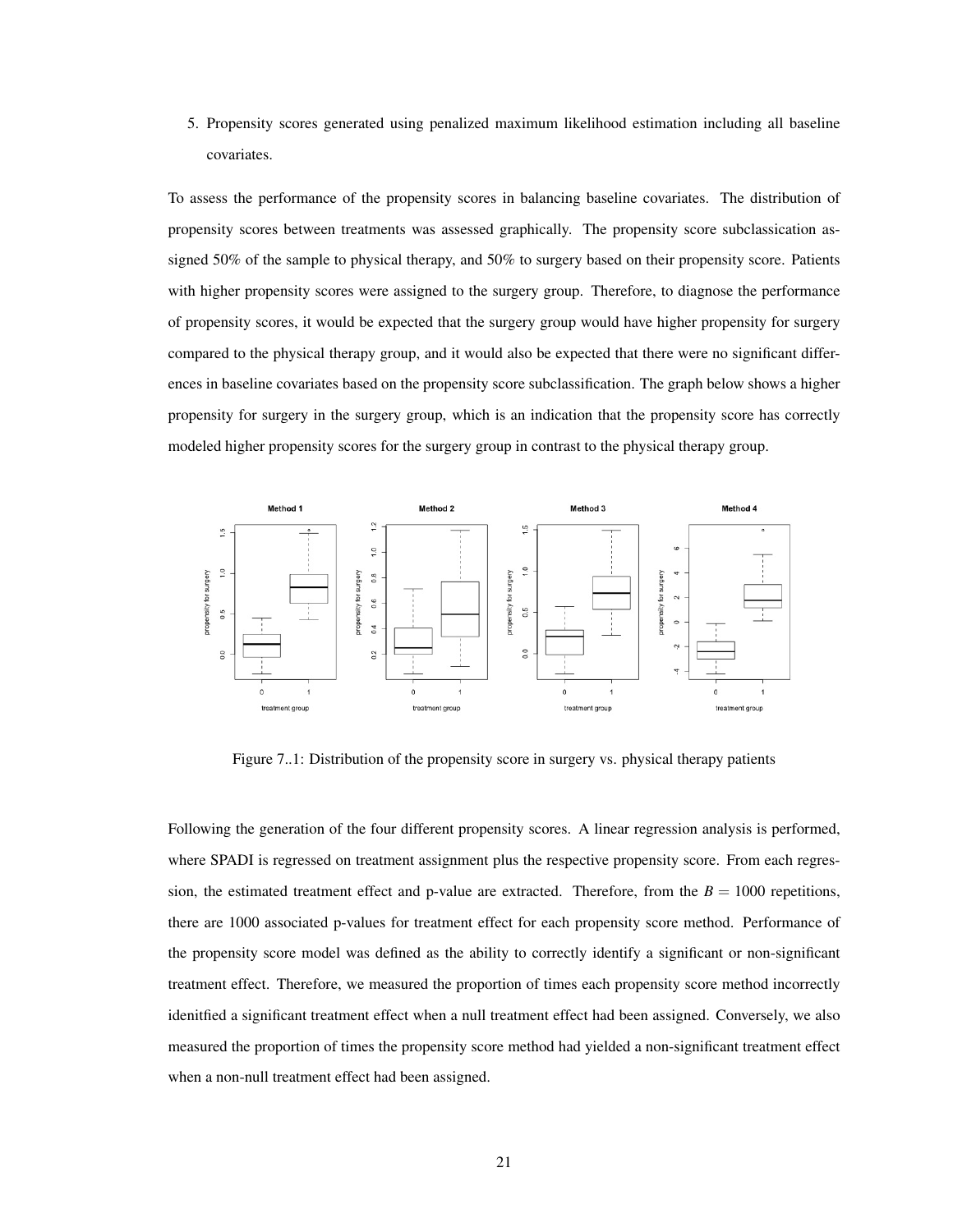### <span id="page-26-0"></span>Chapter 8.

## Results:

*Refer to Table 1, Table 2, and Table3 for summaries*

### <span id="page-26-1"></span>8.1. Treatment and Outcome associated with the same baseline covariates

In the case where both treatment and outcome are associated with the three pre-specified main effects of (1) age at baseline, (2) degree of fatty deposits, and (3) tear size, we applied the four methods of variable selection and assessed the performance of the different propensity scores to yield a correct main effect for treatment. Three scenarios were tested, one for which we set treatment to have a null effect, secondly, we set treatment to have a coefficient of 1, and lastly, we set treatment to have a smaller main effect with a coefficient of 0.5.

The results showed that when treatment and outcome were both associated with the three main effects of (1)age at baseline, (2) degree of fatty deposits, and (3) tear size, then PS Method 1 correctly yielded null treatment effects 100% of the 1000 repeated simulations. This is due to the fact that PS Method 1 models propensity score with the same three main effects that are associated with both SPADI and treatment in addition to the first principal component. However, PS Method2 did not yield a correct treatment effect for any of the 1000 simulations, which signifies that when the propensity score method includes three main effects that are not associated with either outcome or treatment, the treatment was effect is not correctly identified as non-significant for any of the simulations. PS Method 3 did not improve from PS Method 2. Out of 1000 simulations, 976 simulations yielded an incorrect significant treatment effect. PS Method 3 uses four princi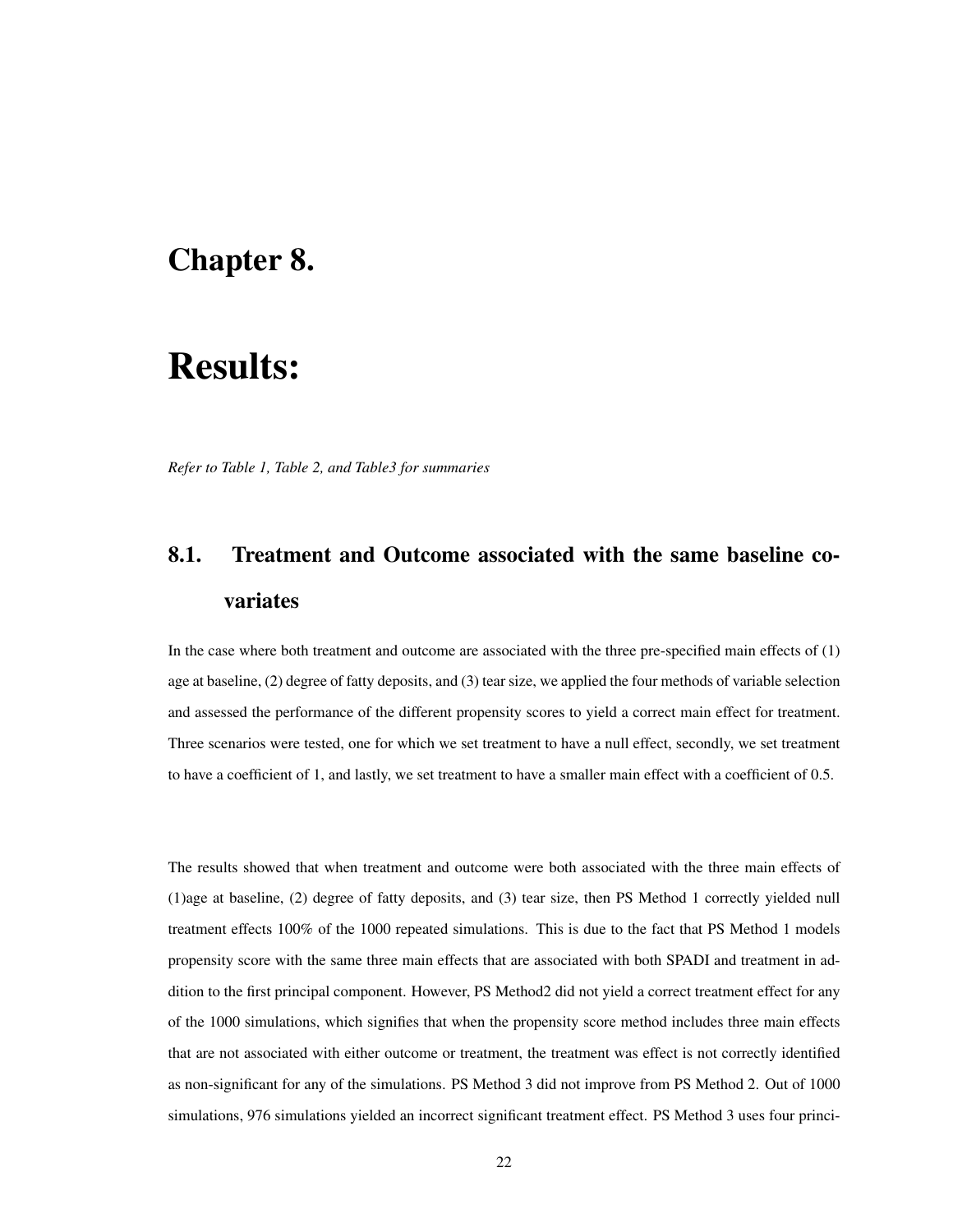pal components. Therefore, using principal components instead of main effects did not benefit the propensity score model in this case. Lastly, PS Method 4, propensity score with penalized maximum likelihood yielded only eight significant treatment effects out of 1000 simulations. Therefore, PS Method 5 correctly yielded non-significant treatment effects a majority of the time.

The results also showed that when treatment and outcome were both associated with the three main effects of (1)age at baseline, (2) degree of fatty deposits, and (3) tear size, all four propensity score methods were able to correctly identify a significant treatment effect for almost 100% of the simulations. PS Method 1, PS Method 2, and PS Method 3, identified significant treatment effects for all 1000 simulations. PS Method 4 identified a significant treatment effect for 993 out of 1000 simulations. Therefore, when we have a non-null treatment effect of 1, all four methods were able to perform well even if the propensity score model does not include main effects that are related to SPADI or treatment.

In the case where both treatment and outcome are associated with the three pre-specified main effects of (1) long size, (2) muscular atrophy, and (3) bicep tendonitis, we applied the four methods of variable selection and assessed the performance of the different propensity scores to yield a correct main effect for treatment. Two scenarios were tested, one for which we set treatment to have a null effect, secondly, and we set treatment to have a coefficient of 1.

The results also showed that when treatment and outcome were both associated with the three main effects of (1)long size, (2) muscular atrophy, and (3) bicep tenditinis, then PS Method 1 incorrectly yielded non-null treatment effects 100% of the 1000 repeated simulations. This is due to the fact that PS Method 1 models propensity score with three main effects that are not associated with both SPADI and treatment in addition to the first principal component. However, PS Method2 did yield a correct treatment effect for a 100% of the 1000 simulations, which signifies that when the propensity score method includes three main effects that are associated with either outcome or treatment, the treatment was effect is correctly identified as non-significant for a majority of the simulations. PS Method 3 performed as badly as PS Method 1 in that it identified a 100% of the treatment effects as significant .Therefore, using principal components instead of main effects did not benefit the propensity score model in this case. Lastly, PS Method 4, propensity score with penalized maximum likelihood yielded only 12 significant treatment effects out of 1000 simulations.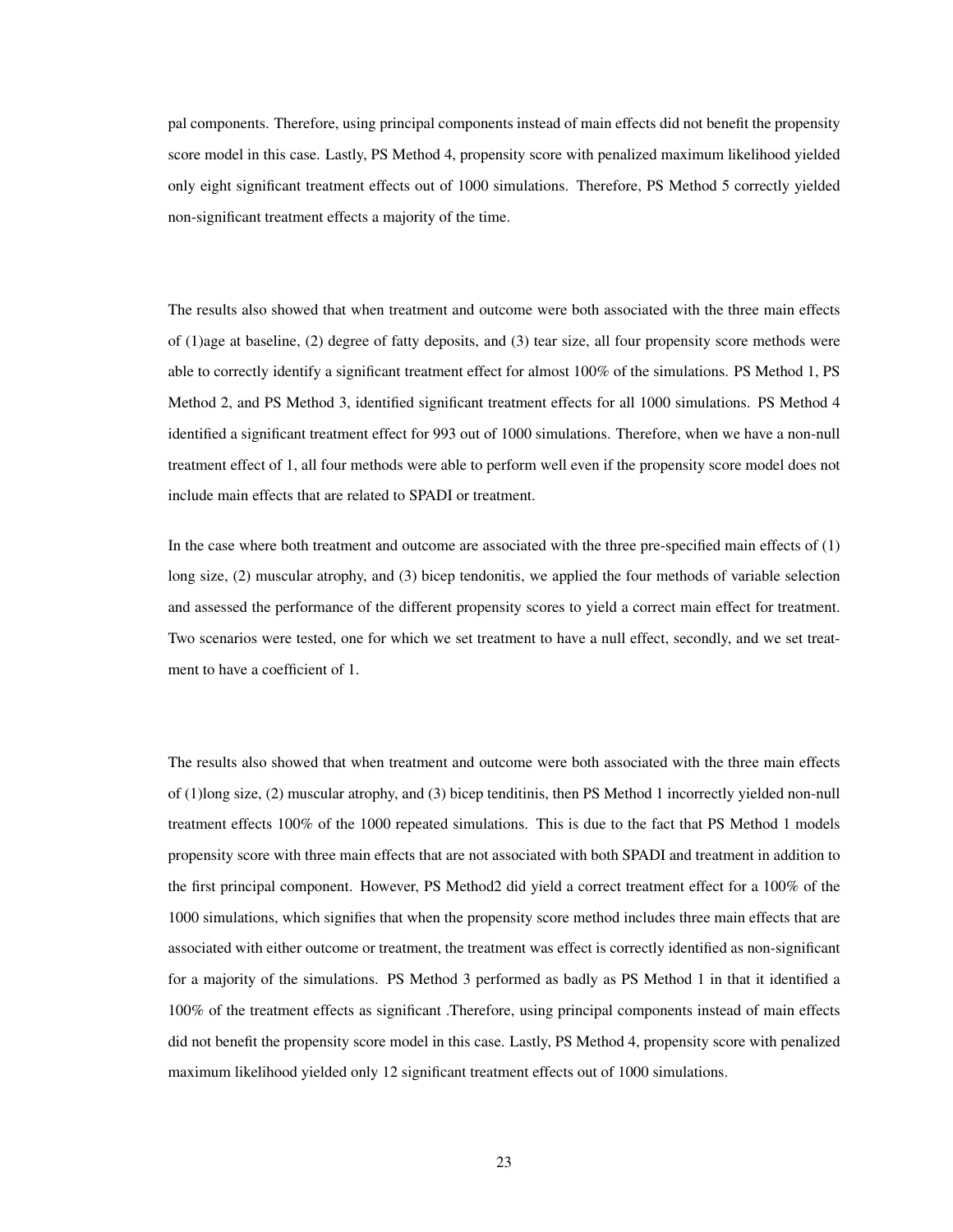The results above are evidence to suggest that when the three clinically main effects, included in the propensity score model, were correctly specified, meaning they are truly associated with SPADI, the propensity score model that included the correct set of variables performed the best. However, when the three clinically main effects were not the same as those associated with SPADI, the propensity score model did poorly. In both cases, the penalized maximum likelihood also performed optimally. Lastly, the propensity score of four principal components did not perform well in any case.

#### <span id="page-28-0"></span>8.2. Treatment and Outcome with no baseline covariates in common

In the case where treatment is associated with the three pre-specified main effects of (1) age at baseline, (2) degree of fatty deposits, and (3) tear size, and SPADI is associated with three different effects of (1) long size, (2) muscular atrophy, and (3) bicep tendonitis, we applied the four methods of variable selection and assessed the performance of the different propensity scores to yield a correct main effect for treatment. Two scenarios were tested, one for which we set treatment to have a null effect, secondly, and we set treatment to have a coefficient of 1.

We expect that the propensity score method that includes main effects that are also associated with SPADI (PS Method 2) to have the lowest number of incorrect treatment effects. We would also expect that PS Method 1 to have a higher number of incorrectly identified significant treatment effects compared with PS Method 2 due to the fact that PS Method 1 does not include main effects associated with SPADI, but does include those associated with treatment. The results showed that when treatment and outcome were associated with three separate and different main effects, then PS Method 1 incorrectly yielded non-null treatment effects for 30 out of the 1000 repeated simulations. However, PS Method2 did yielded a correct treatment effect for a 100% of the 1000 simulations, which signifies that when the propensity score method includes three main effects that are associated with either outcome, it performs better than the propensity score model that does not include these main effects. PS Method 3 yielded incorrect significant treatment effects for 28 out of the 1000 simulations. Lastly, PS Method 4 yielded incorrect significant treatment effects for 52 out of the 1000 simulations. PS Method 4 performed significantly worse that the other three methods.

The results showed that when treatment was associated with (1) age at baseline, degree of fatty deposits, and tear size, and SPADI was associated with longsize, bicep tendonitis, and muscular atrophy, PS Method2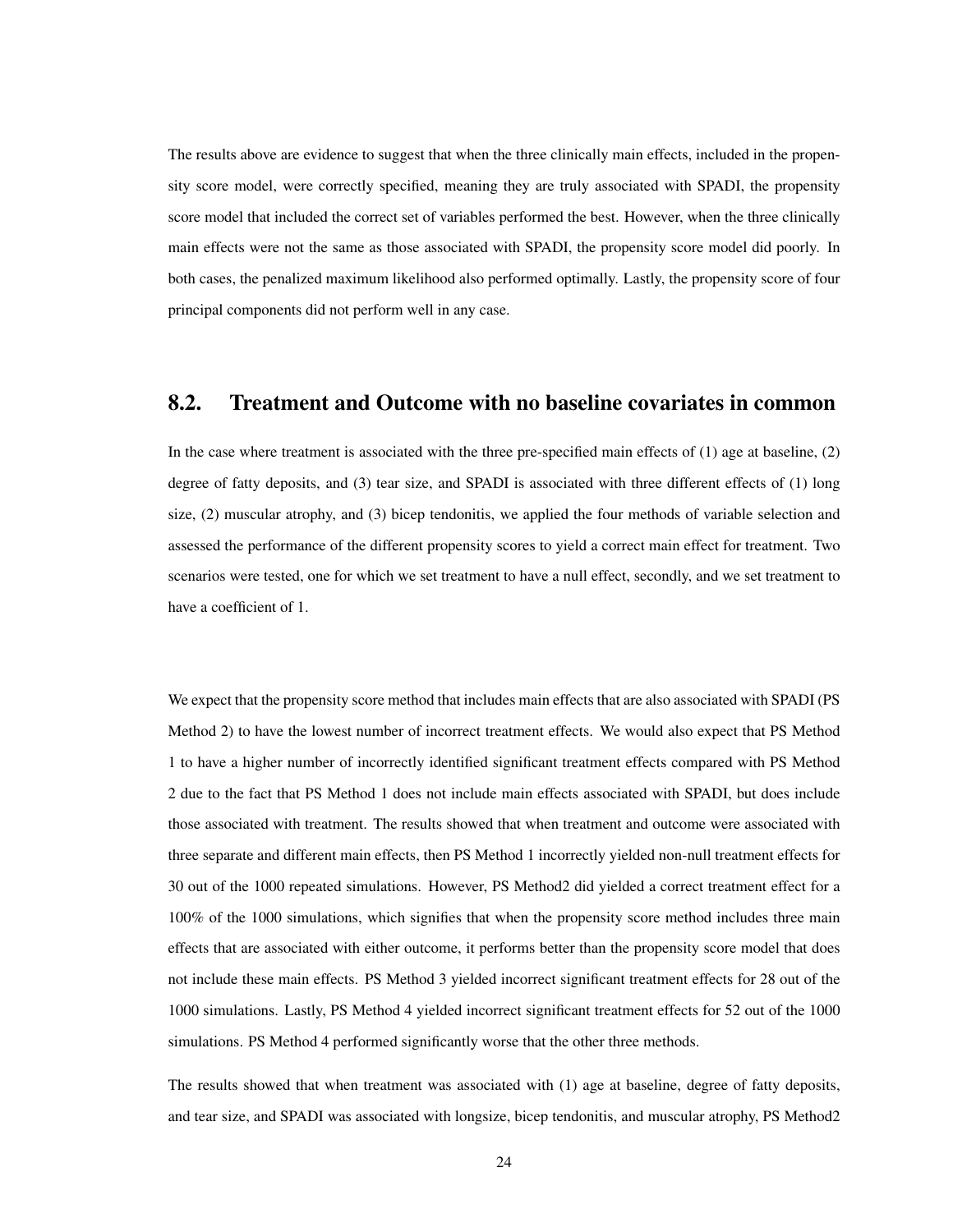performed the best, yielding 978 significant treatment effects compared to 443 for PS Method 1, and 518 for PS Method 3. Similarly to its performance in the null case, PS Method 4 performed the worse with 12 correctly identified significant treatment effects out of 1000 simulations.

In the case where treatment is associated with the three pre-specified main effects of (1) long size, (2) muscular atrophy, and (3) bicep tendonitis, and SPADI is associated with three different effects of (1) at at baseline, (2) degree of fatty deposits, and (3) tear size, we applied the four methods of variable selection and assessed the performance of the different propensity scores to yield a correct main effect for treatment. Three scenarios were tested, one for which we set treatment to have a null effect, secondly, we set treatment to have a coefficient of 1.

We expect that the propensity score method that includes main effects that are also associated with SPADI (PS Method 1) to have the lowest number of incorrect treatment effects. We would also expect that PS Method 2 to have a higher number of incorrectly identified significant treatment effects compared with PS Method 2 due to the fact that PS Method1 does not include main effects associated with SPADI, but does include those associated with treatment. The results showed that when treatment and outcome were associated with three separate and different main effects, then PS Method 1 correctly yielded null treatment effects for 100% of the 1000 repeated simulations. However, PS Method2 did not yielded a correct treatment effect for a 22 of the 1000 simulations, which signifies that when the propensity score method includes three main effects that are not associated with outcome, it does not perform as well as the propensity score model that includes variables associated with outcome. PS Method 3 yielded incorrect significant treatment effects for 22 out of the 1000 simulations. Lastly, PS Method 4 yielded incorrect significant treatment effects for 6 out of the 1000 simulations. In this case, PS Method 4 performed better than both PS Method 2 and 3. This pattern is in contrast to the results stated above where PS Method 4 was the worst performing propensity score model.

The results showed that when treatment was associated with (1) long size, (2) bicep tendonitis, and (3) muscular atrophy, and when SPADI is associated with (1) age at baseline, (2) degree of fatty deposits, and (3) tear size, PS Method 1 yielded correct significant treatment effects for 997 out 1000 simulations, and PS Method 2, 3 and 4 yielded correct significant results for 386, 892, and 118 out of 1000 simulations, respectively.

The results from both the null and non-null treatment effects, in this case, demonstrate that contrary to our expections, both PS Method1 and PS Method 2 resulted in a low number of false significant treatment effects, regardless of the variables that were included in the propensity score model. Therefore, contrary to results previously found by Rubin and Austin, we have evidence to suggest that it is not only important to include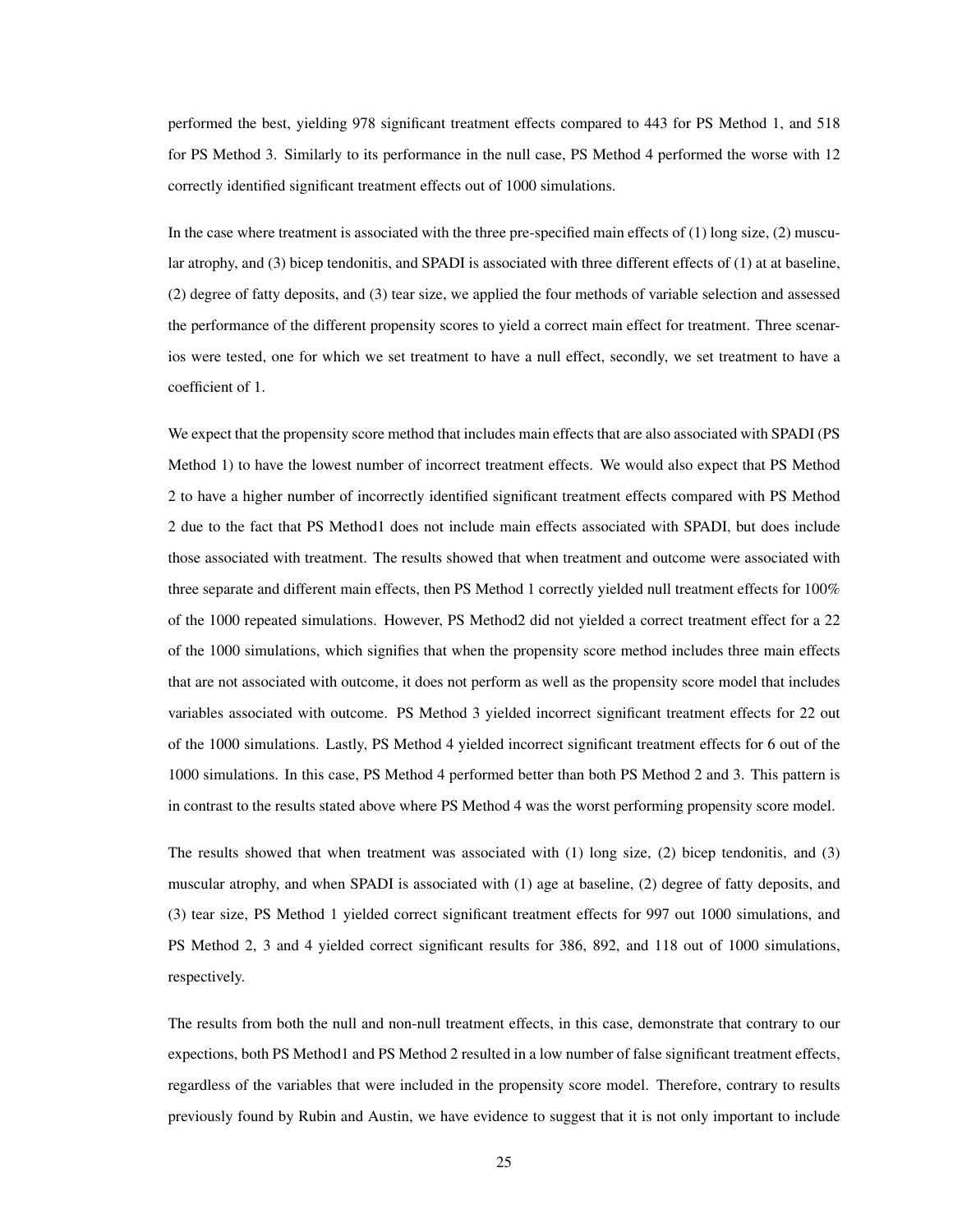variables associated with outcome, but that variables associated with exposure are also useful in developing a precise propensity score model

### <span id="page-30-0"></span>8.3. Main effects associated with SPADI are a subset of main effects associated with treatment

In the case where treatment is associated with the three pre-specified main effects of (1) age at baseline, (2) degree of fatty deposits, and (3) tear size, (4) age at baseline, (5) degree of fatty deposits, and (6) tear size, and SPADI is associated with three different effects of age at baseline, tear size, and degree of fatty deposits, which is a subset of those associated with treatment, we applied the four methods of variable selection and assessed the performance of the different propensity scores to yield a correct main effect for treatment. Three scenarios were tested, one for which we set treatment to have a null effect, secondly, we set treatment to have a coefficient of 1.

We expect that the propensity score method that includes main effects that are also associated with SPADI (PS Method 1) to have the lowest number of incorrect treatment effects. We would also expect that PS Method 1 to have a higher number of incorrectly identified significant treatment effects compared with PS Method 2 due to the fact that PS Method1 does not include main effects associated with SPADI, but does include those associated with treatment. This will confirm previously literature that has stated main effects associated with treatment do not add benefit to propensity score models. The results showed that PS Method 1 correctly yielded non-null treatment effects for all of the 1000 repeated simulations. However, PS Method2 did not yield a correct treatment effect for a 857 of the 1000 simulations, which signifies that when the main effects associated with outcome are a subset of variables associated with treatment, it is necessary to have a propensity score model that includes the main effects associated with outcome. PS Method 2 used the three main effects associated with treatment, but not associated with outcome. Therefore, it performed substantially badly. In contrast PS Method 3, using four principal components, yielded 246 incorrect significant treatment effects, and PS Method 4 yielded on 5 incorrect significant treatment effects. Therefore, in this case, PS Method 4 performed almost as well as the propensity score model that included the correct main effects associated with outcome.

When this scenario included a non-null main effect for treatment, PS Method 1, 2, and 3, all yielded 100% significant treatment effects for the 1000 simulations. PS Method 4 only yielded 522 significant treatment effects out of the 1000 simulations.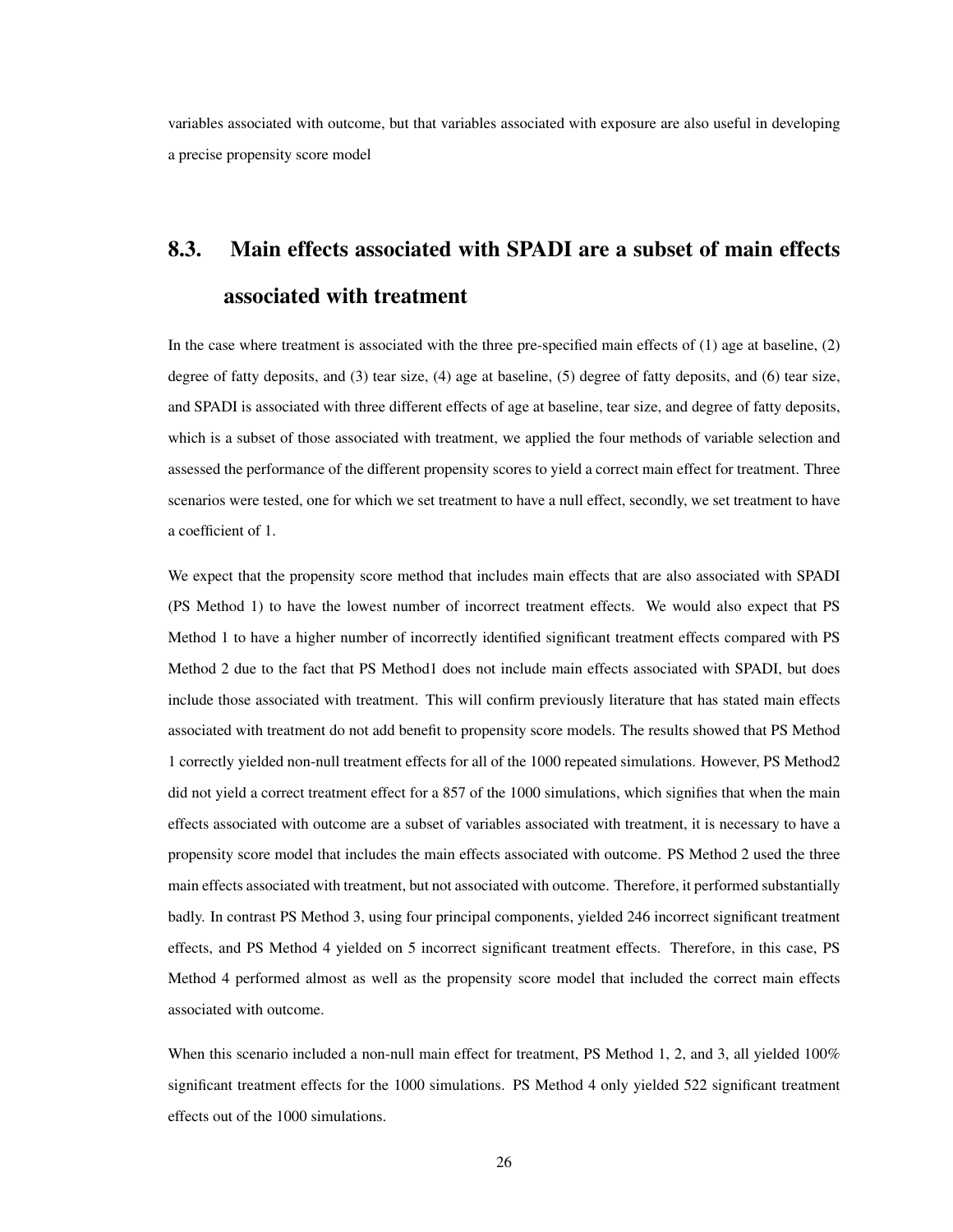In the case where treatment is associated with the three pre-specified main effects of (1) age at baseline, (2) degree of fatty deposits, and (3) tear size, (4) age at baseline, (5) degree of fatty deposits, and (6) tear size, and SPADI is associated with three different effects of long size, muscular atrophy, and bicep tendonitis, which is a subset of those associated with treatment, we applied the four methods of variable selection and assessed the performance of the different propensity scores to yield a correct main effect for treatment. Three scenarios were tested, one for which we set treatment to have a null effect, secondly, we set treatment to have a coefficient of 1.

We expect that the propensity score method that includes main effects that are also associated with SPADI (PS Method 2) to have the lowest number of incorrect treatment effects. We would also expect that PS Method 2 to have a higher number of incorrectly identified significant treatment effects compared with PS Method 1 due to the fact that PS Method 2 does not include main effects associated with SPADI, but does include those associated with treatment. Therefore, it will yield opposite results to those shown above. The results showed that PS Method 2 correctly yielded non-null treatment effects for all of the 1000 repeated simulations. However, PS Method 1 did not yield a correct treatment effect for a 881 of the 1000 simulations, which confirms our expected results that are opposite of what was shown in the previous simulation. PS Method 3 and 4 yielded 796 and 27 incorrect significant treatment effects, respectively. This pattern is similar to that shown previously, where PS Method 4 performed closely to the correct propensity score model.

When this scenario included a non-null main effect for treatment, PS Method 1, 2, and 3, all yielded 100% significant treatment effects for the 1000 simulations. PS Method 4 only yielded 522 significant treatment effects out of the 1000 simulations. These results are exactly those that were found in the prior simulation.

The results showed that when treatment was associated with (1) long size, (2) bicep tendonitis, and (3) muscular atrophy, and when SPADI is associated with (1) age at baseline, (2) degree of fatty deposits, and (3) tear size, PS Method 1 yielded correct significant treatment effects for 997 out 1000 simulations, and PS Method 2, 3 and 4 yielded correct significant results for 386, 892, and 78 out of 1000 simulations, respectively.

The results from both the null and non-null treatment effects and in both scenarios of associations, we demonstrated that when the outcome variable is associated with a subset of the variables associated with treatment, it is important to specify the correct main effects in the propensity score model. PS Method 3 performed badly under a null treatment effect, however, it performed well under the non-null treatment effect. In contrast to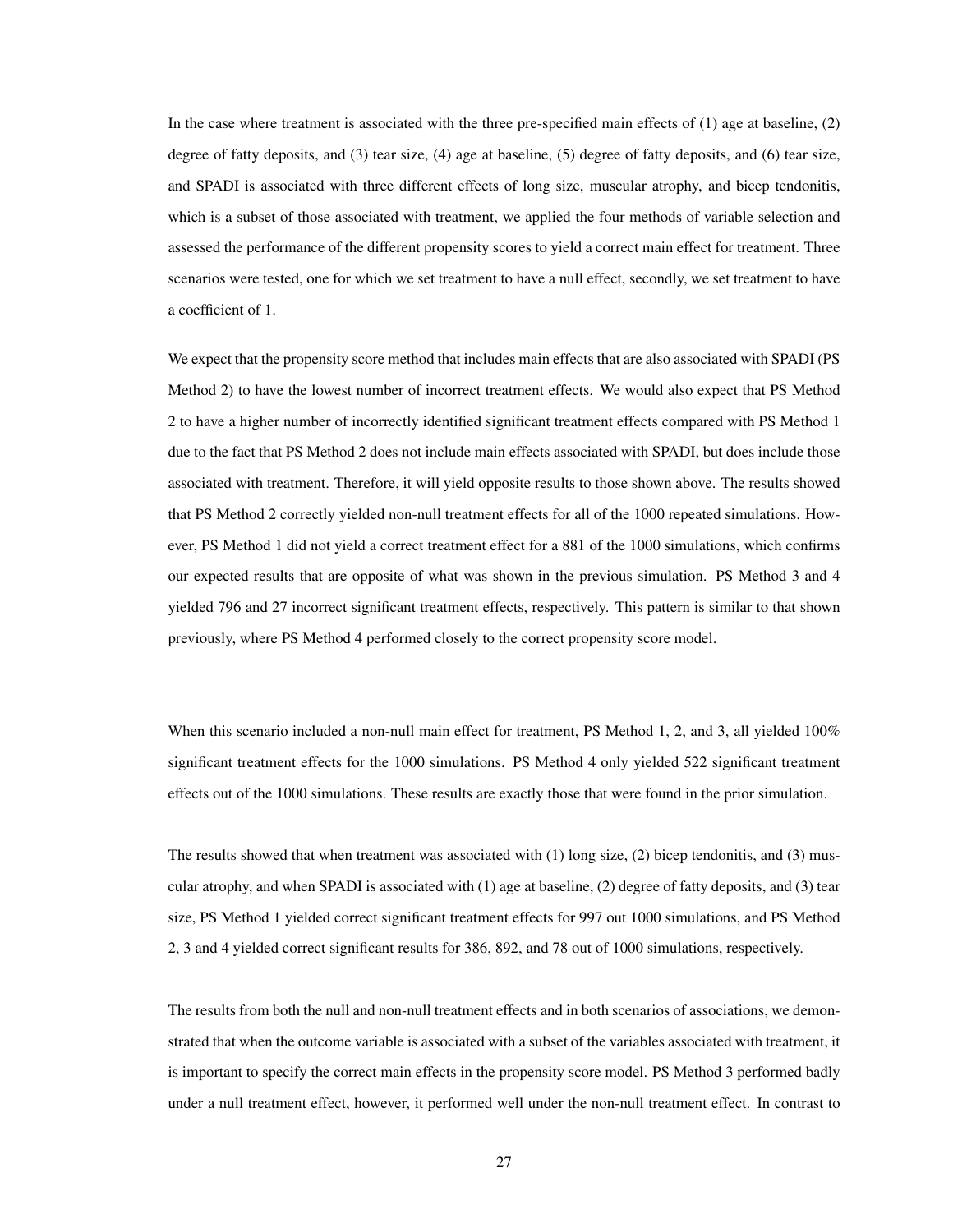PS Method 4, which performed significantly well under a null treatment effect, and extremely poorly under a non-null treatment effect. From this we see the penalized maximum likelihood will underestimated treatment effects, and therefore, yielded a higher number of insignificant results.

## <span id="page-32-0"></span>8.4. Main effects associated with treatment are a subset of main effects associated with outcome

In the case where treatment is associated with the three pre-specified main effects of (1) age at baseline, (2) degree of fatty deposits, and SPADI is associated with (1) age at baseline, (2) degree of fatty deposits, (3) tear size, (4) long size, (5) bicep tendonitis, and (6) muscular atrophy, it is evident that the main effects associated with treatment are a subset of effects asscoaited with SPADI. We applied the four methods of variable selection and assessed the performance of the different propensity scores to yield a correct main effect for treatment. Three scenarios were tested, one for which we set treatment to have a null effect, secondly, we set treatment to have a coefficient of 1.

We expect that PS Method 1 will perform the best out of the four propensity score methods due to the fact that the three main effects associated with treatment and SPADI are included in the propensity score model. We also expect that PS Method 2 will perform the worst out of the four models because the three main effects included are associated with SPADI but have no association to treatment. Lastly, we expect PS Method 4 to perform well relatively to PS Methods 2 and 3. The results showed that PS Method 1 performed the best with 10 out of 1000 simulations yielding incorrect significant treatment effects. PS Method 4 performed second best with 15 out of 1000 simulations yielding incorrect significant treatment effects. Lastly, PS Method 2 and 3 yielded 973 and 321 incorrect significant treatment effects out of 1000 simulations, respectively.

When this scenario included a non-null main effect for treatment, we expect PS Method 1 to yield the most number of true significant treatment effects out of 1000 simulations. We also expected to PS Method 4 to yield the highest number of false null treatment effects due to the penalized maximum likelihood shrinkage of treatment effects. However, the results showed that PS Method 1 performed badly with 385 non-null treatment effects out of 1000 simulations. PS Method 2 in contrast performed well with 100% of the 1000 simulations yielding non-null treatment effects. PS Method 3 performed second best with 974 non-null treatment effects and PS Method 4 performed significantly worse than the other three methods with only 43 non-null treatment effects out of 1000 simulations. Possible reasons for this discrepancy is that in PS Method 2, the three main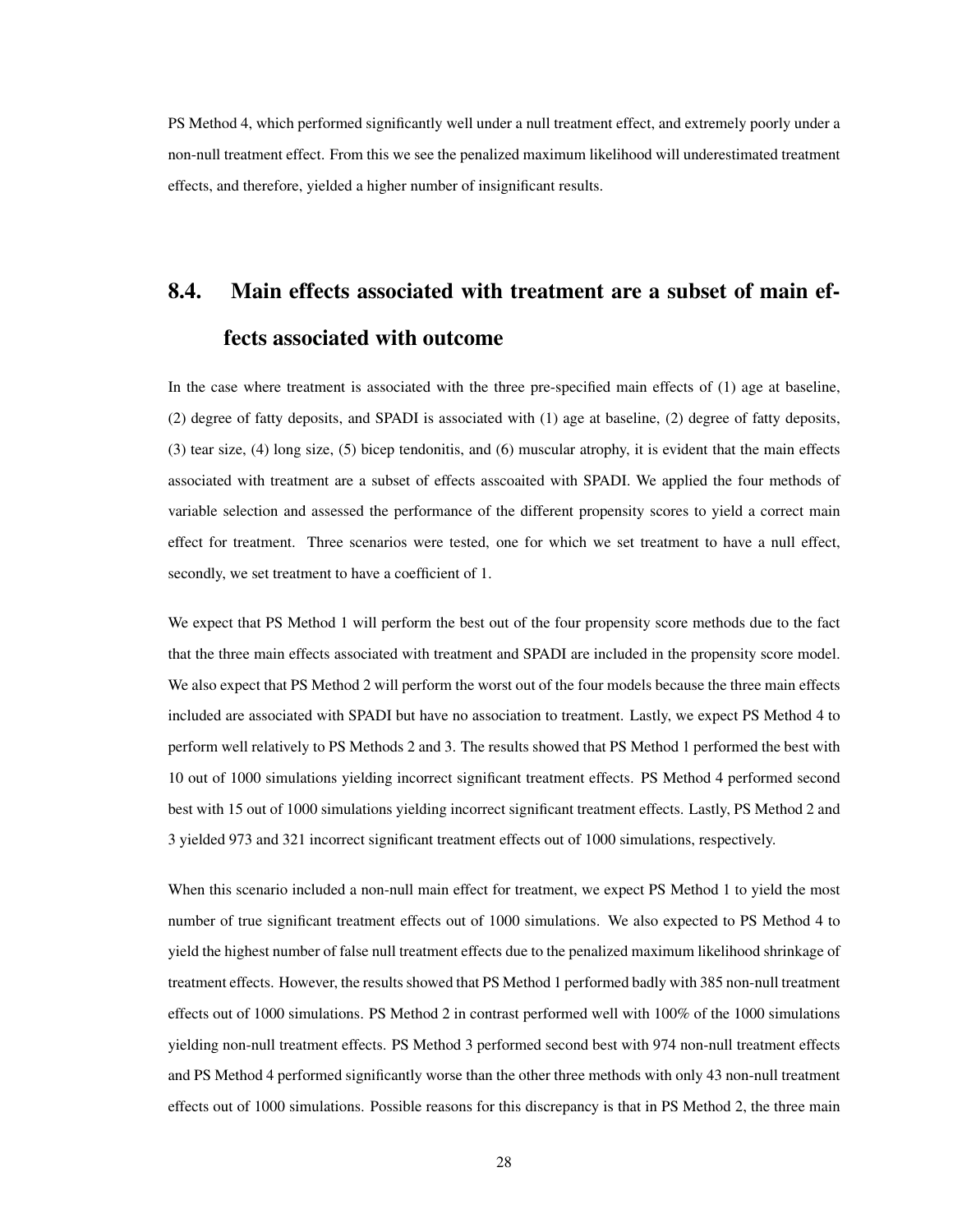effects included in the model are not associated with treatment, but are associated with SPADI. Therefore, when treatment and propensity score is regressed on SPADI, propensity score does not add information, and treatment effects are more significantly associated with SPADI.

In the case where treatment is associated with the three pre-specified main effects of (1) long size, (2) bicep tendonitis, and (3) muscular atrophy, and SPADI is associated with the same three main effects and (4) age at baseline, (5) degree of fatty deposits, and (6) tear size, , we applied the four methods of variable selection and assessed the performance of the different propensity scores to yield a correct main effect for treatment. Three scenarios were tested, one for which we set treatment to have a null effect, secondly, we set treatment to have a coefficient of 1, and lastly, we set treatment to have a minimal main effect 0.5.

We expect the propensity score that includes the same three main effects as those associated with SPADI (PS Method 2) to yield the lowest number of false significant treatment effects. We would also expect PS Method 4 to yield a low number of false significant treatment effects due to the shrinkage of treatment effects by penalized maximum likelihood. The results confirmed these expectations with PS Method 2 and 4 both yielding 21 and 2 false significant effects out of 1000 simulations, respectively. What was not expected was that PS Method 4 would outperform PS Method 2. PS Method 1 and 3 yielded worse results with 956 and 847 false significant treatment effects, respectively.

In the case where treatment is associated with the three pre-specified main effects of (1) long size, (2) muscular atrophy, and (3) bicep tendonitis, we expect that the propensity score method that does not include these main effects to yield the highest number of significant treatment effects when treatment and propensity score is regressed on SPADI. We expect PS Method 4 to yield the lowest number of significant treatment results due to the shrinkage of treatment effects. The results showed that PS Method 1, which does not include the three main effects associated with SPADI, yielded the highest number of significant treatment effects. For both PS Method1 and 3 100% of the 1000 simulations yielded significant treatment effects. PS Method 2 yielded 304 significant treatment effects out of 1000 simulations, and PS Method 4 yielded 108 significant treatment effects out of 1000 simulations. Therefore, the results confirmed that PS Method 1 and 3 performed the best, and PS Method 4 performed the worst out of the four propensity score methods.

The results from the last two simulations demonstrate that when the variables associated with treatment are a subset of variables associated with outcome, there are a higher number of false significant effects when using the propensity score model that includes the variables not associated with treatment. This confirms our above results that suggest that variables associated with treatment and outcome are important in propensity score modeling. For this simulation, the propensity score model that did not include variables associated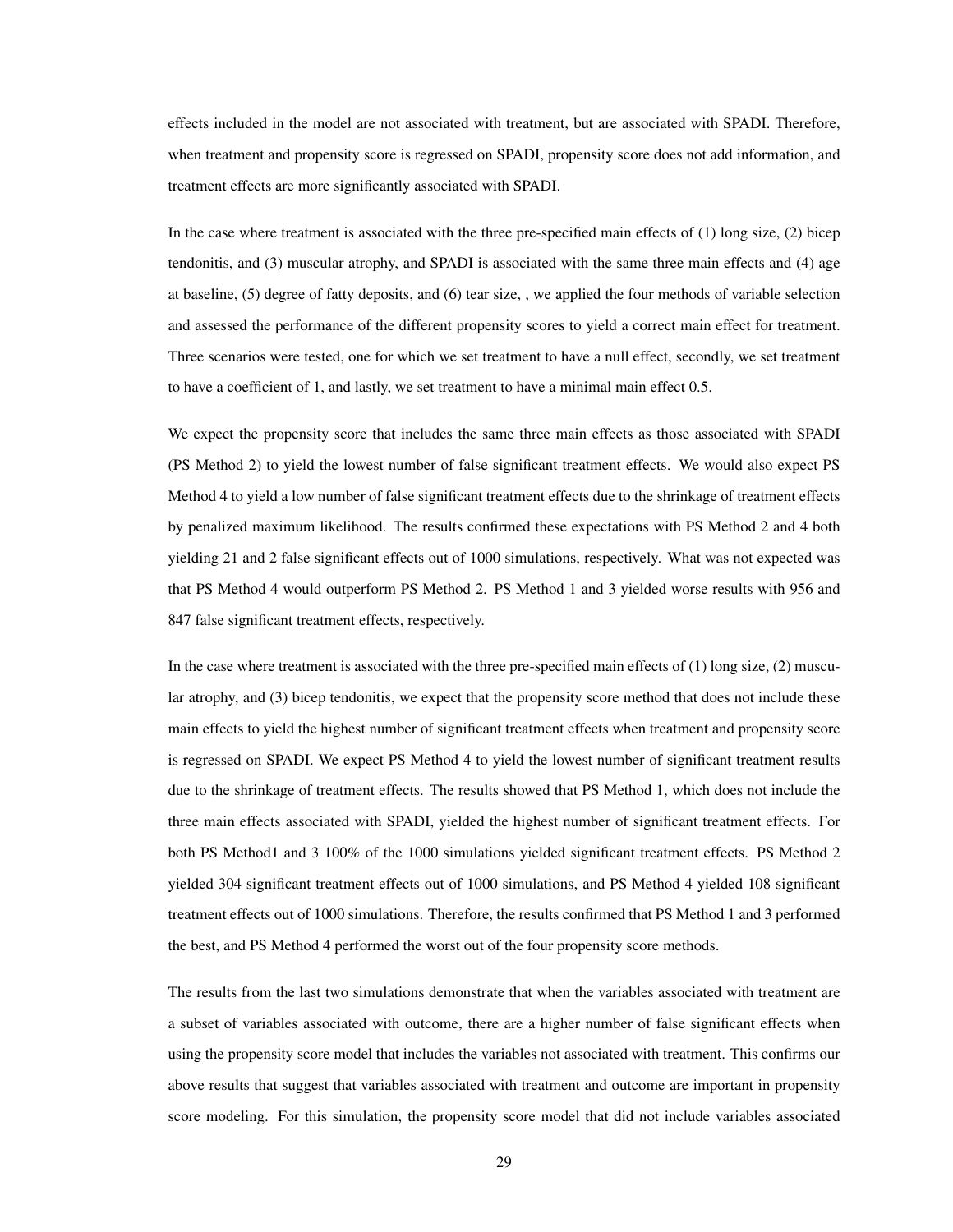with treatment performed significantly worse than the propensity score model that included the same set of variables.

#### <span id="page-34-0"></span>8.5. Mixed main effects for both treatment and outcome

In the case where treatment is associated with the three pre-specified main effects of (1) age at baseline, (2) MHI, (3) muscular atrophy, (4) degree of fatty deposits, (5) tear size  $\times$  age at baseline, (6) degree of fatty deposits  $\times$  age at baseline, and SPADI is associated with (1) MHI, (2) tear size, (3) cortisone, (4) degree of fatty deposits,  $(5)$  Meds,  $(6)$  MHI  $\times$  age at baseline, there are some common main effects between treatment and SPADI (age at baseline, MHI, degree of fatty deposits), and the other main effects differ. We applied the four methods of variable selection and assessed the performance of the different propensity scores to yield a correct main effect for treatment. Three scenarios were tested, one for which we set treatment to have a null effect, secondly, we set treatment to have a coefficient of 1.

In the case where we set the treatment effect to be a null effect, we expect PS Method 4 to yield the lowest number of non-significant treatment effects out of 1000 simulations. We expect this becuase there is a mixture of main effects between treatment and SPADI, and we expect the penalized maximum likelihood to result in the lowest number of incorrect treatment effects. We also expect PS Method 1 to yield a lower number of significant treatment effects that PS Method 2 because the propensity score model for PS Method 1 includes more main effects associated with treatment that PS Method 2. The results showed that PS Method 4 was the best model, which yielded 45 out of 1000 simulations with false significant treatment effects. PS Method 1 performed better than PS Method 2, with 111 incorrect treatment effects over 991 from PS Method 2. Lastly, PS Method 3 performed moderately with 188 false significant treatment effects out of 1000 simulations.

For the non-null treatment effect, we expect PS Method 1 to have a lower number of non-null treatment effects compared to PS Method 2 because the additional association between main effects and treatment in PS Method 1 results in the treatment effect being underestimated. However, PS Method2, there is no additional information added to the regression on SPADI by propensity score, when there is little association between treatment and propensity score. Therefore, treatment drives a majority of the association with SPADI. The results showed that PS Method 1 yielded 600 non-null results compared to PS Method 2 with 996 nonnull results out of 1000 simulations. Therefore, our expectation of a better performed by PS Method 2 was confirmed. However, the worst performing model was PS Method 4 that yielded 384 non-null treatment effects.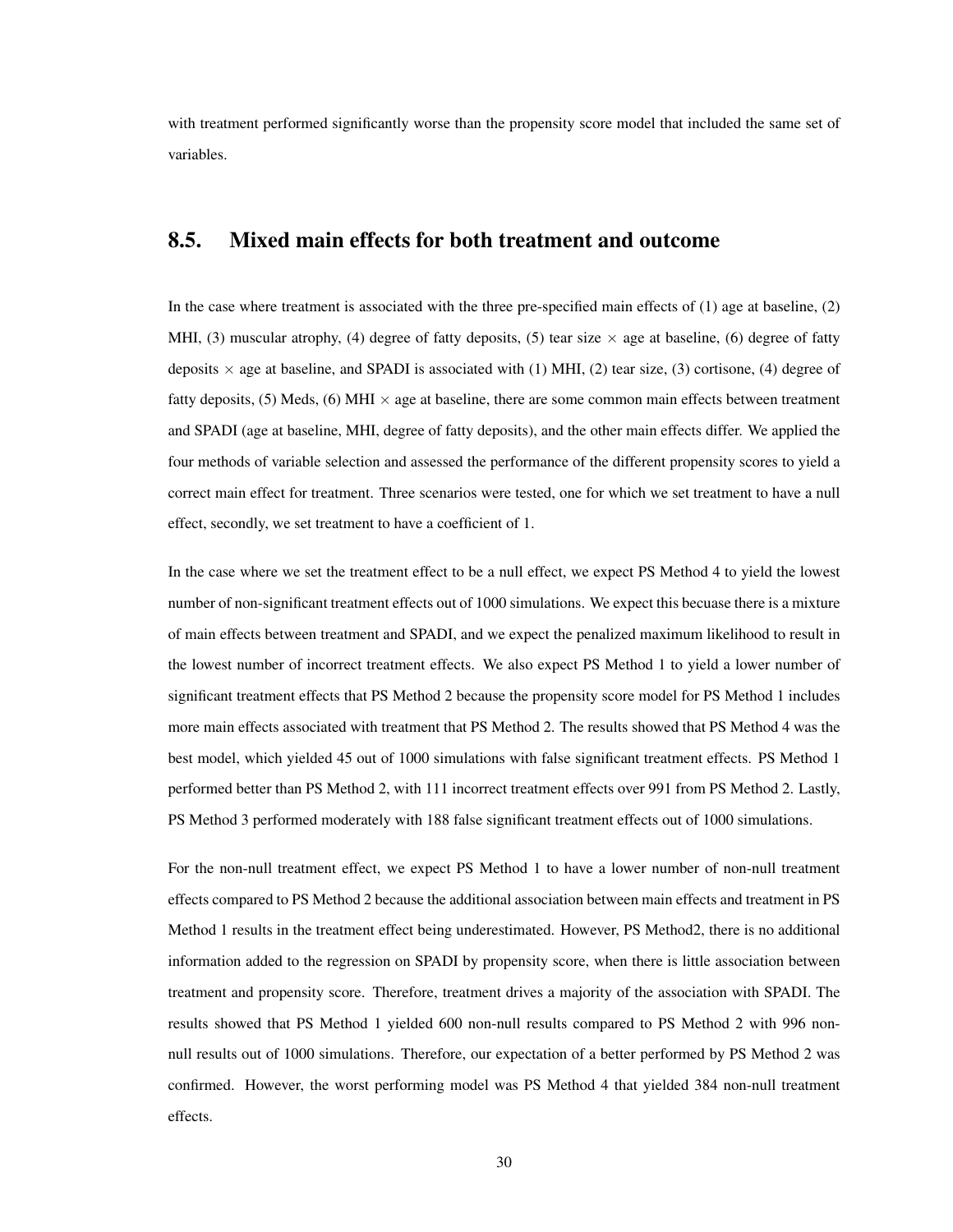PS Method 1 performed significantly better than PS Method 2 because there were a higher number of associated variables with outcome in PS Method 1. This confirms the hypothesis that variables related to outcome are essential to develop a useful propensity score. In addition, PS Method 4 performed better than the other three propensity score models. Therefore, using penalized maximum likelihood is a sufficient alternative when there is no prior knowledge of associated main effects.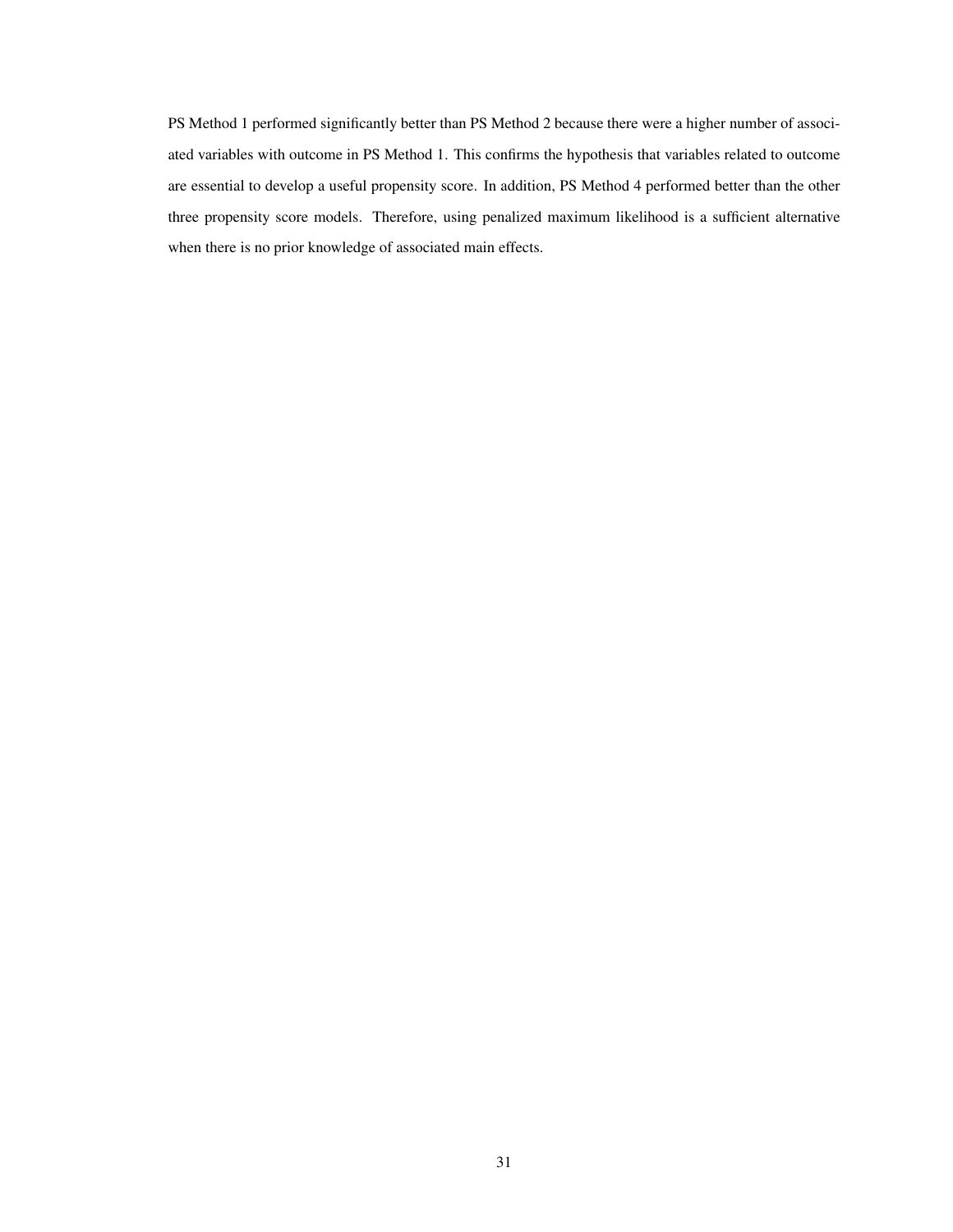### <span id="page-36-0"></span>Chapter 9.

## Summary Findings

<span id="page-36-1"></span>

| Null Treatment Effect for $n = 40$ |             |             |             |             |
|------------------------------------|-------------|-------------|-------------|-------------|
|                                    | PS Method 1 | PS Method 2 | PS Method 3 | PS Method 4 |
|                                    | (set1)      | (set2)      | (4 PCs)     | (PMLE)      |
| Trt and SPADI (set 1)              |             | 1000        | 976         | 8           |
| Trt and SPADI (set 2)              | 1000        | $\theta$    | 1000        | 12          |
| Trt (set1) and SPADI (set2)        | 30          | $\theta$    | 28          | 12          |
| Trt (set2) and SPADI (set1)        |             | 22          | 22          | 6           |
| Trt (set1, set 2) and SPADI (set1) |             | 857         | 246         |             |
| Trt (set1, set 2) and SPADI (set2) | 881         | $\Omega$    | 796         | 27          |
| Trt (set1) and SPADI (set1, set2)  | 10          | 973         | 321         | 15          |
| Trt (set1) and SPADI (set1, set2)  | 111         | 991         | 188         | 45          |

Table 9..1: Propensity Score Performance for the Null Treatment Effect

The sets in the parantheses , following treatment and SPADI, refer to the set associated with each variable, respectively. Set 1 refers to the set of variables, which include age at baseline, tear size, and degree of fatty deposits. Set 2 refers to the set of variables, which include long size, muscular atrophy and bicep tendonitis.

| Table 92: Propensity Score Performance For the non-null treatment Effect |  |  |
|--------------------------------------------------------------------------|--|--|
|                                                                          |  |  |

<span id="page-36-2"></span>

| Non-Null Treatment Effect for $n = 40$ |             |             |             |             |
|----------------------------------------|-------------|-------------|-------------|-------------|
|                                        | PS Method 1 | PS Method 2 | PS Method 3 | PS Method 4 |
|                                        | (set1)      | (set2)      | (4 PCs)     | (PMLE)      |
| Trt and SPADI (set1)                   | 1000        | 1000        | 1000        | 993         |
| Trt and SPADI (set2)                   | 1000        | 989         | 1000        | 874         |
| Trt (set1) and SPADI (set2)            | 443         | 978         | 518         | 12          |
| Trt (set2) and SPADI (set1)            | 997         | 386         | 892         | 118         |
| Trt (set1 set 2) and SPADI (set1)      | 1000        | 1000        | 1000        | 522         |
| Trt (set1, set2) and SPADI (set2)      | 1000        | 1000        | 1000        | 535         |
| Trt (set1) and SPADI (set1, set2)      | 385         | 1000        | 974         | 43          |
| Trt (set2) and SPADI (set1, set2)      | 1000        | 304         | 1000        | 108         |

The sets in the parantheses , following treatment and SPADI, refer to the set associated with each variable, respectively. Set 1 refers to the set of variables, which include age at baseline, tear size, and degree of fatty deposits. Set 2 refers to the set of variables, which include long size, muscular atrophy and bicep tendonitis. Without controlling for type I error, reviewing power of a statistical test is not meaningful.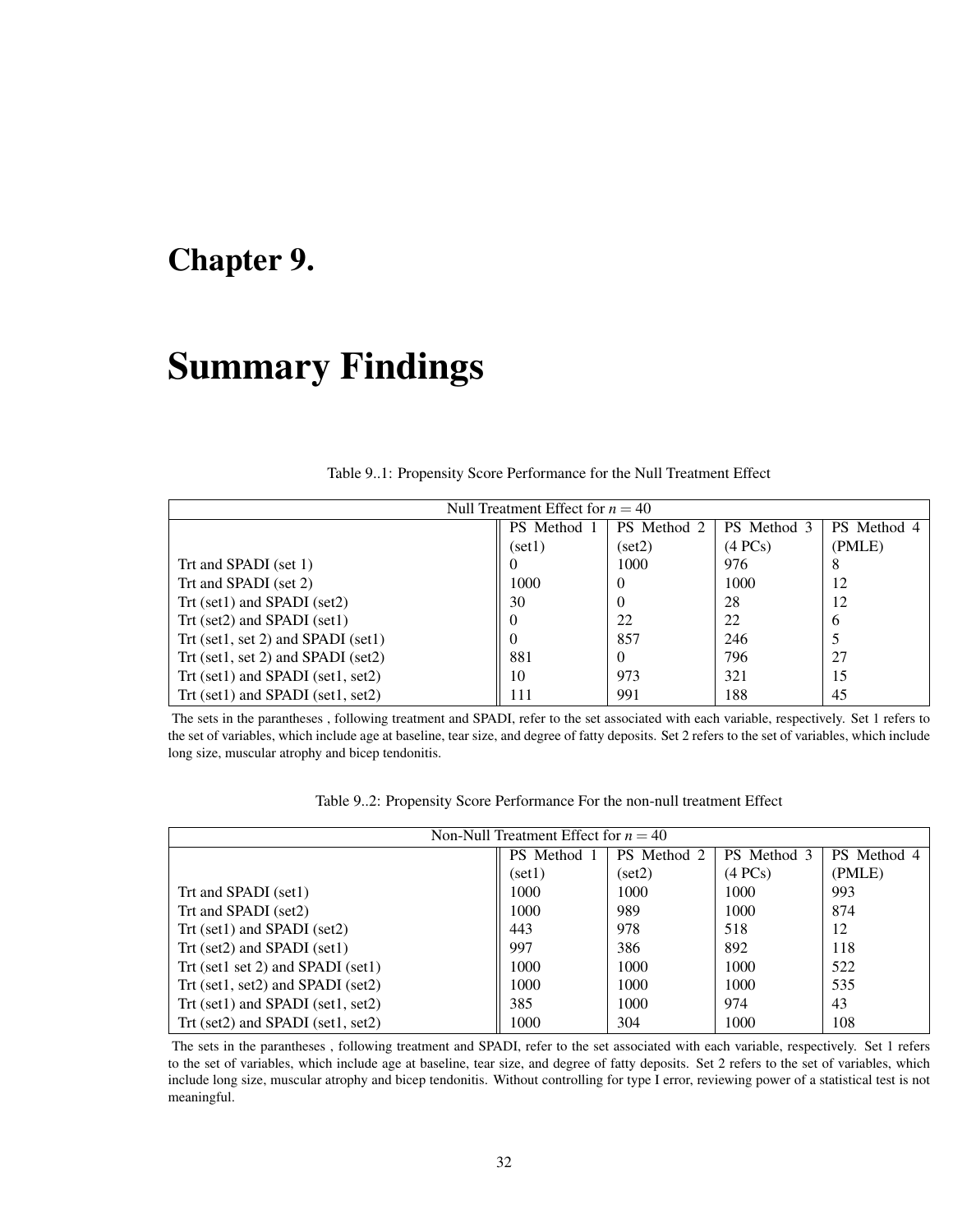Table 9..3: Propensity Score Performance for the Mixed Treatment Effect

<span id="page-37-0"></span>

| Mixed Treatment and Outcome Effects for $n = 40$ |           |                    |                    |             |
|--------------------------------------------------|-----------|--------------------|--------------------|-------------|
|                                                  | PS Method | <b>PS</b> Method 2 | <b>PS</b> Method 3 | PS Method 4 |
|                                                  | (set1)    | (set2)             | (4 PCs)            | (PMLE)      |
| Trt and SPADI (set1, set2)(mixed)                | 111       | 991                | 188                | 45          |
| Trt and SPADI (set1, set2) (mixed)               | 600       | 996                | 717                | 384         |

The sets in the parantheses , following treatment and SPADI, refer to the set associated with each variable, respectively. Set 1 refers to the set of variables, which include age at baseline, tear size, and degree of fatty deposits. Set 2 refers to the set of variables, which include long size, muscular atrophy and bicep tendonitis.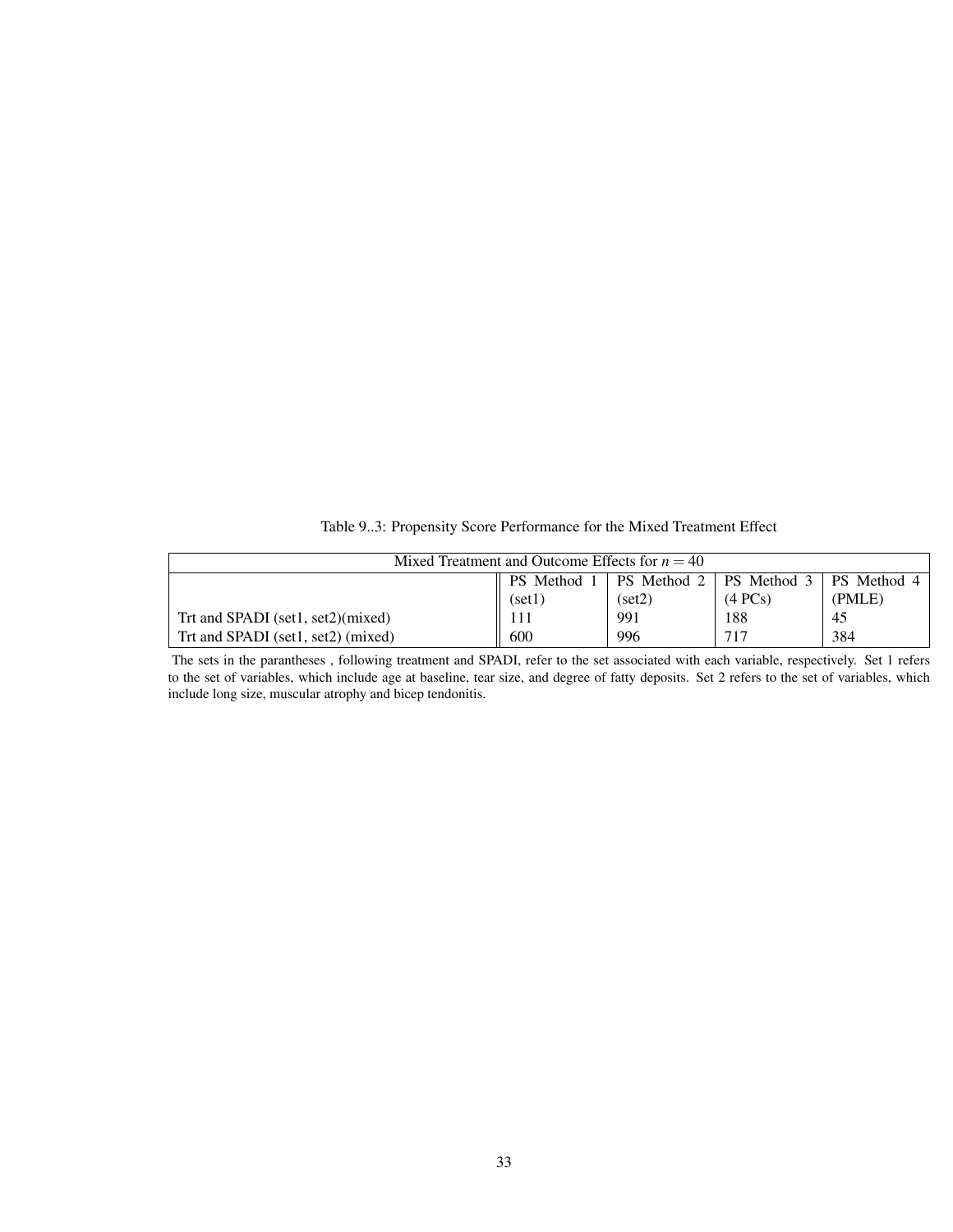### <span id="page-38-0"></span>Chapter 10.

## Conclusion

In the case where we know the associations of baseline variables to treatment and outcome, the propensity score model that includes variables associated with either treatment or outcome performed better than the other propensity score methods. Contrary to findings of previous research, only including variables associated with outcome resulted in a higher number of falsely idenitified treatment effects. However, to avoid misspecification of main effects, the penalized maximum likelihood propensity score model performed as well as the propensity score model with correctly specified main effects. Therefore, the recommendation based on our simulation results, is to use penalized maximum likelihood propensity score models in order to avoid yielding a higher number of incorrectly idenitified treatment effects. Lastly, future research may explore questions that have been raised by the results of this simulation. Some of the possible questions to be answered are: 1. how do changes in sample size affect the propensity score methods used in this simulation? Increases in sample size may yield better performances in alternative propensity score models. 2. What are the reasons why the principal component propensity score model (PS Method 3) performed significantly worse compared to the other three models? And lastly, future research should explore how the omission of quadratic terms may affect the performance of these four propensity score methods.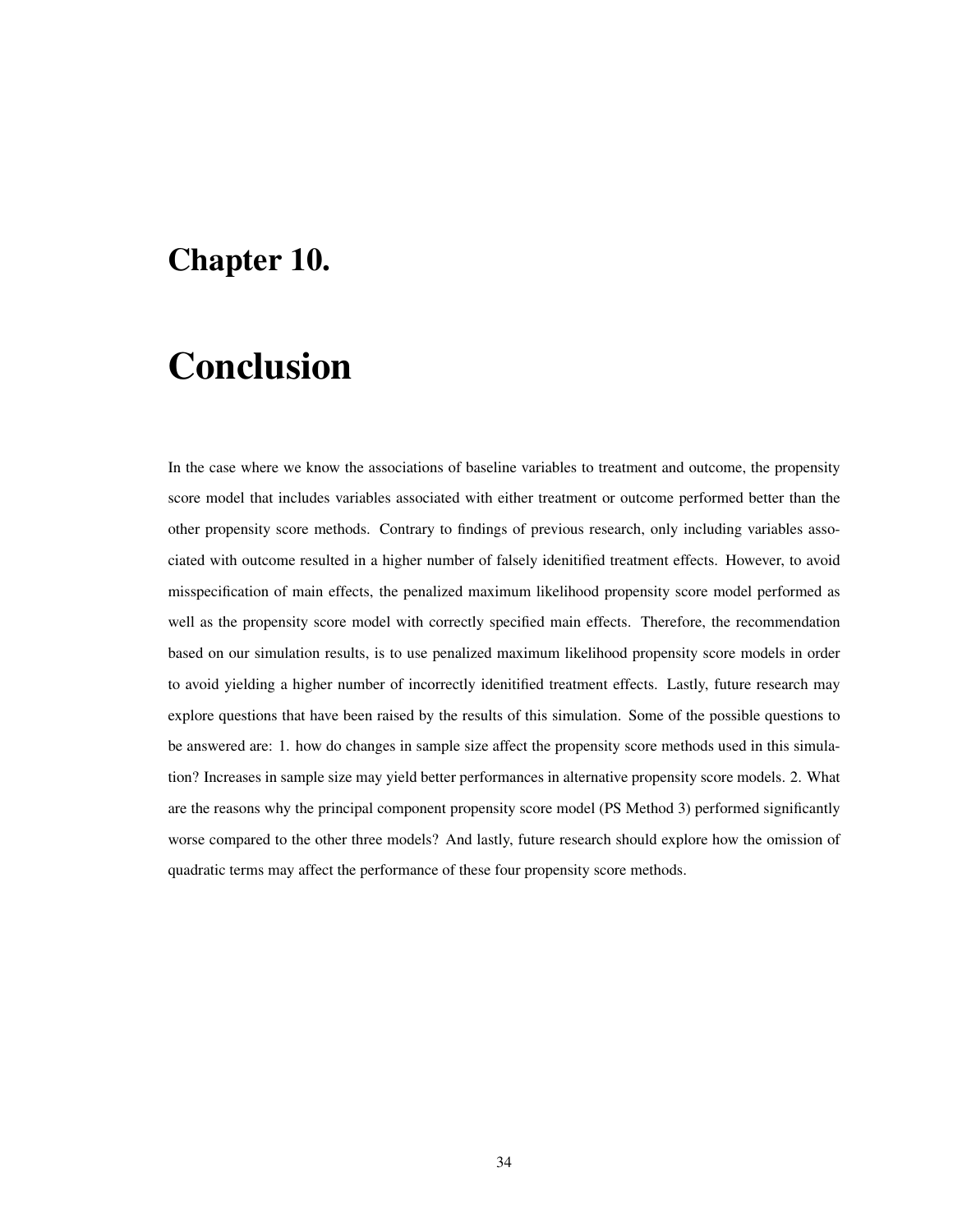# <span id="page-39-0"></span>BIBLIOGRAPHY

- [1] M. Alan Brookhart et al. Variable Selection for propensity score models. American Journal of Epidemiology. 2006. 163(12).1149-1156.
- [2] Peter C. Austin and Muhammad M. Mamdani. A comparison of propensity score methods: A case-study estimating the effectiveness of post-AMI statin use.Statistics in Medicine. 2006. 25. 2084-2106.
- [3] Peter C. Austin. The performance of different propensity score methods for estimating marginal odds ratios. Statistics in Medicine. 2007.26. 3078-3094. bibitemAustin07 Peter C. Austin, Paul Grootendorst, Geoffrey M. Anderson. A comparison of the ability of different propensity score models to balance measured variables between treated and untreated subjects: A Monte Carlo Study. Statistics in Medicine. 2007. 26.734-753.
- [4] Peter C. Austin, Paul Grootendors, tet al. Conditioning on the propensity score can result in biased estimation of common measures of treatment effect: A Monte Carlo study. Statistics in Medicine.2007.26.754- 768.
- [5] Peter C. Austin. Goodness-of-fit diagnostics for the propensity score model when estimating treatment effects using covariate adjustment with the propensity score. PHARMACOEPIDEMIOLOGY AND DRUG SAFETY. 2008. 17. 1202-1217.
- [6] Peter C. Austin. Balance diagnostics for comparing the distribution of baseline covariates between treatment groups in propensity-score matched samples. Statistics in Medicine. 2009. 28. 3083-3107.
- [7] Peter C. Austin. An Introduction to Propensity Score Methods for Reducing the Effects of Confounding in Observational Studies. Multivariate Behavioral Research. 2011. 46. 399-424.
- [8] D'Agostino, Ralph B. Tutorial in Biostatistics: Propensity score methods for bias reduction in the comparison of a treatment to a non-randomized control group. Statistics in Medicine. 1998.17,2265-2281.